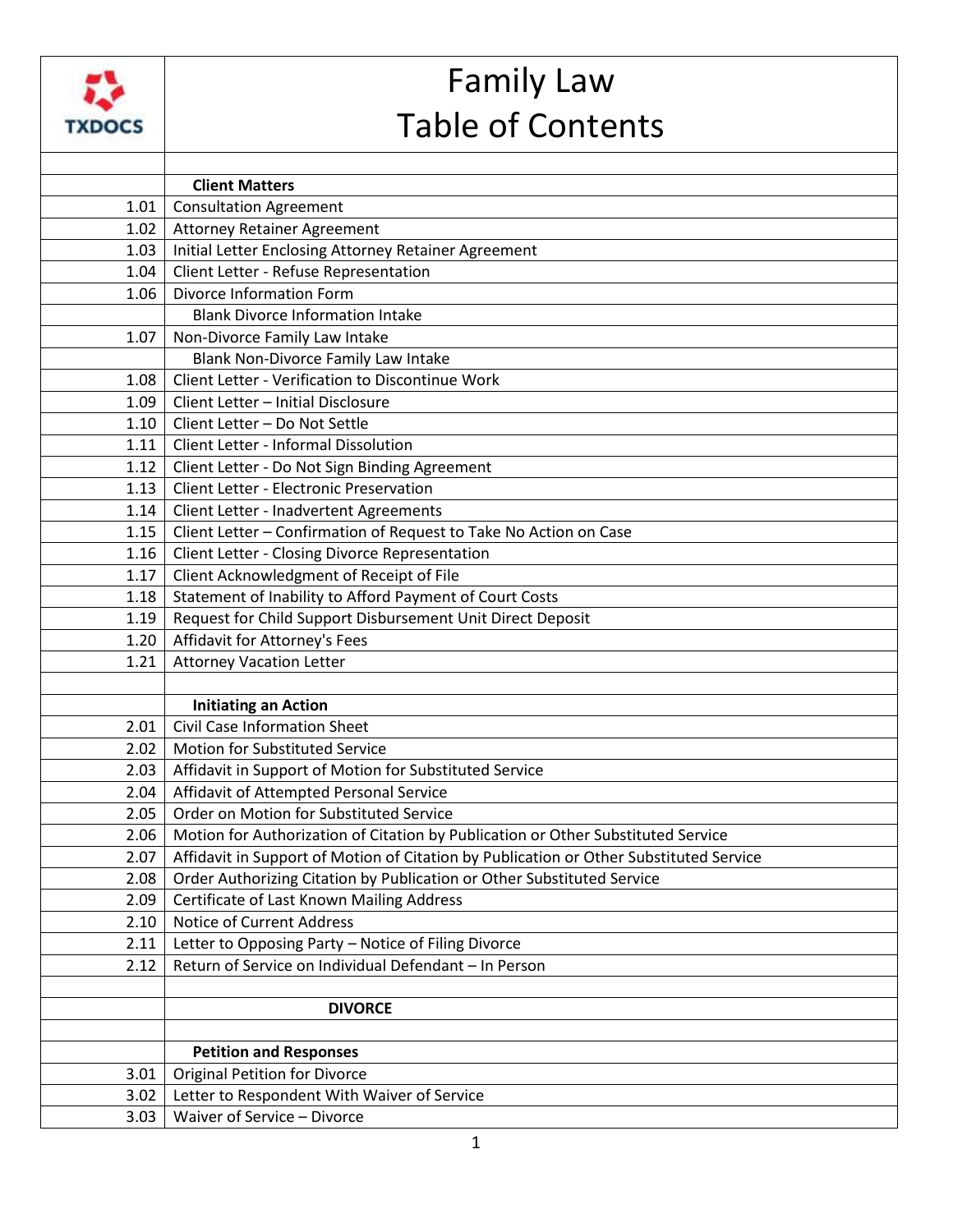| 3.04         | Affidavit of Indigency - Pauper's Oath - Divorce                          |
|--------------|---------------------------------------------------------------------------|
| 3.05         | Respondent's Original Answer to Petition for Divorce                      |
| 3.07         | <b>Counterpetition for Divorce</b>                                        |
| 3.08         | <b>Counteranswer in Divorce</b>                                           |
| 3.09         | <b>Special Exceptions</b>                                                 |
| 3.10         | Order on Special Exceptions                                               |
| 3.11         | Application to Enjoin Further Proceeding in Subsequent Suit               |
| 3.12         | <b>Motion for Default Decree</b>                                          |
|              |                                                                           |
|              | <b>Decree, Findings and Agreement</b>                                     |
| 4.01         | <b>Final Decree of Divorce</b>                                            |
| 4.02         | Findings of Fact and Conclusions of Law - Divorce                         |
| 4.03         | Motion to Sign Decree of Divorce                                          |
| 4.04         | Prove-Up Questions in Agreed Divorce                                      |
| 4.05         | Agreement Incident to Divorce                                             |
| 4.06         | Motion for Waiver of Prohibition Against Marriage                         |
| 4.07         | <b>Order Waiving Prohibition Against Marriage</b>                         |
| 4.08         | <b>Statement of Evidence - Divorce</b>                                    |
| 4.09         | <b>Separation Agreement</b>                                               |
| 4.10         | Prove Up Affidavit Divorce                                                |
| 4.12         | Name Change Order                                                         |
|              |                                                                           |
|              | <b>TROs and Temporary Orders</b>                                          |
| 5.01         | Motion for TRO                                                            |
| 5.02         | TRO with Notice of Hearings (Show Cause and Temp Orders) - Divorce        |
| 5.03         | Motion to Extend Temporary Restraining Order                              |
| 5.04         | Order Extending Temporary Restraining Order                               |
| 5.05         | <b>Financial Information Sheet</b>                                        |
|              | <b>Financial Information Worksheet</b>                                    |
| 5.06         | <b>Motion for Temporary Orders</b>                                        |
| 5.07         | Notice of Hearing for Temporary Orders - Divorce                          |
| 5.08         | <b>Temporary Orders</b>                                                   |
| 5.09         | Motion to Sign Temporary Orders                                           |
| 5.10         | Order on Motion to Sign Temporary Orders                                  |
| 5.11         | Motion to Modify Temporary Orders                                         |
| 5.12         | Motion to Extend Temporary Orders                                         |
| 5.13         | Order on Motion to Extend Temporary Orders                                |
| 5.14         | Application for TRO (in Subsequently -Filed Divorce Suit)                 |
| 5.15         | Client Letter - Firearm Prohibition                                       |
|              |                                                                           |
|              | <b>Marital Property</b>                                                   |
| 6.01<br>6.02 | <b>Inventory and Appraisement</b><br>Inventory and Appraisement Worksheet |
| 6.04         | <b>Suggested Division of Community Property</b>                           |
| 6.05         | Acknowledgment of Disclosure of Property and Financial Obligations        |
| 6.06         | Agreement for Partition or Exchange of Property                           |
| 6.07         | Agreement for Partition or Exchange of Property (long form)               |
| 6.08         | Agreement to Convert Separate Property to Community Property              |
| 6.09         |                                                                           |
|              | Motion to Appoint Auditor                                                 |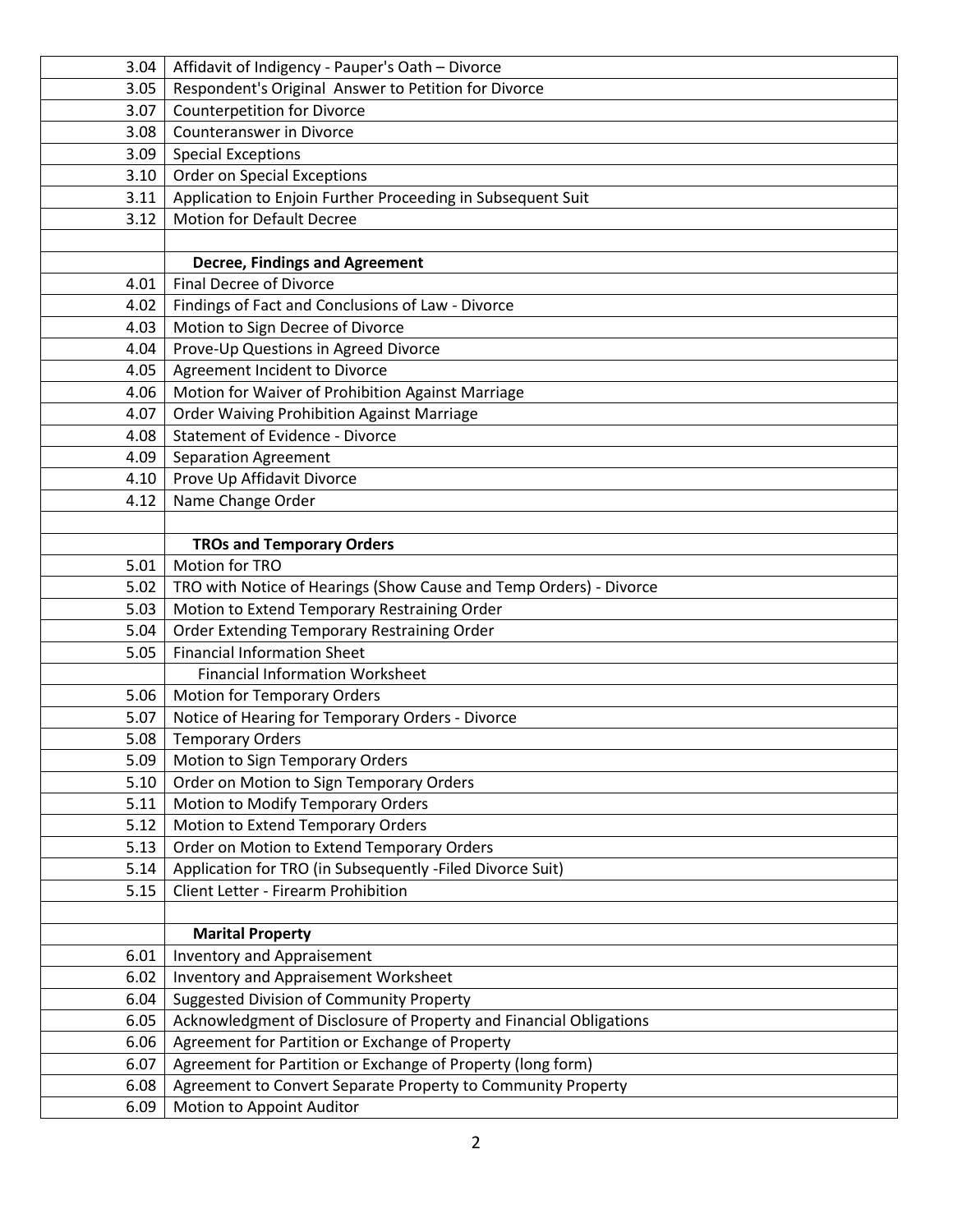| 6.10 | <b>Order Appointing Auditor</b>                                           |
|------|---------------------------------------------------------------------------|
| 6.11 | Motion to Appoint Receiver                                                |
| 6.12 | <b>Order Appointing Receiver</b>                                          |
| 6.13 | Receiver's Oath                                                           |
| 6.14 | Motion to Dissolve Receivership                                           |
| 6.15 | Motion to List Real Property                                              |
| 6.16 | Order to List Real Property                                               |
| 6.17 | Motion for Authorization of Sale of Real Property                         |
| 6.18 | Order Authorizing Sale of Real Property                                   |
| 6.19 | Motion for Confirmation of Receiver's Report of Sale                      |
| 6.20 | Order Confirming Sale of Property by Receiver                             |
| 6.21 | Submission of Final Account and Motion to Close Receivership              |
| 6.22 | Order Closing or Dissolving Receivership and Discharging Receiver         |
|      |                                                                           |
|      | <b>Property Transfers</b>                                                 |
| 7.01 | Power of Attorney to Transfer Motor Vehicle                               |
| 7.03 | Special Warranty Deed [optional Owelty Lien]                              |
| 7.04 | Deed of Trust To Secure Owelty of Partition                               |
| 7.05 | Deed of Trust                                                             |
| 7.06 | Deed of Trust to Secure Assumption                                        |
| 7.07 | Deed Without Warranty                                                     |
| 7.08 | <b>Quitclaim Deed</b>                                                     |
| 7.09 | Letter to Client - Real Property Title                                    |
| 7.10 | Letter to Client Regarding Real Estate Closing Documents                  |
| 7.11 | Letter to Mortgagor - Escrow Assignment                                   |
| 7.12 | Assignment of Right to Return of Utility Deposits                         |
| 7.13 | Assignment - General                                                      |
| 7.14 | Release of Judgment                                                       |
| 7.15 | Real Estate Lien Note                                                     |
| 7.16 | <b>Unsecured Note</b>                                                     |
| 7.17 | <b>Note</b>                                                               |
| 7.18 | <b>Security Agreement</b>                                                 |
| 7.19 | Security Agreement with Collateral Pledge and Appointment of Escrow Agent |
| 7.20 | Irrevocable [Stock - Bond] Power                                          |
| 7.21 | Release or Revocation of Claim to Exemption for Child by Custodial Parent |
| 7.22 | Change of Address (Tax Returns)                                           |
| 7.23 | Financing Statement (UCC1)                                                |
| 7.24 | Financing Statement Amendment (UCC3)                                      |
| 7.25 | <b>Mineral Deed</b>                                                       |
| 7.26 | <b>Royalty Deed</b>                                                       |
| 7.27 | Operating Trust Agreement for Jointly Owned Property Following Divorce    |
| 7.28 | Transfer Under the Texas Uniform Transfers to Minors Act                  |
|      |                                                                           |
|      | <b>Retirement</b>                                                         |
| 8.01 | Letter to Plan Administrator - Temporary Orders                           |
| 8.02 | Certificate of Finality of Court Order                                    |
| 8.03 | Notice of Adverse Claim - To Employer                                     |
| 8.04 | Records Authorization for Retirement and Employee Benefits                |
| 8.05 | Affidavit for Business Records - Employee Benefits                        |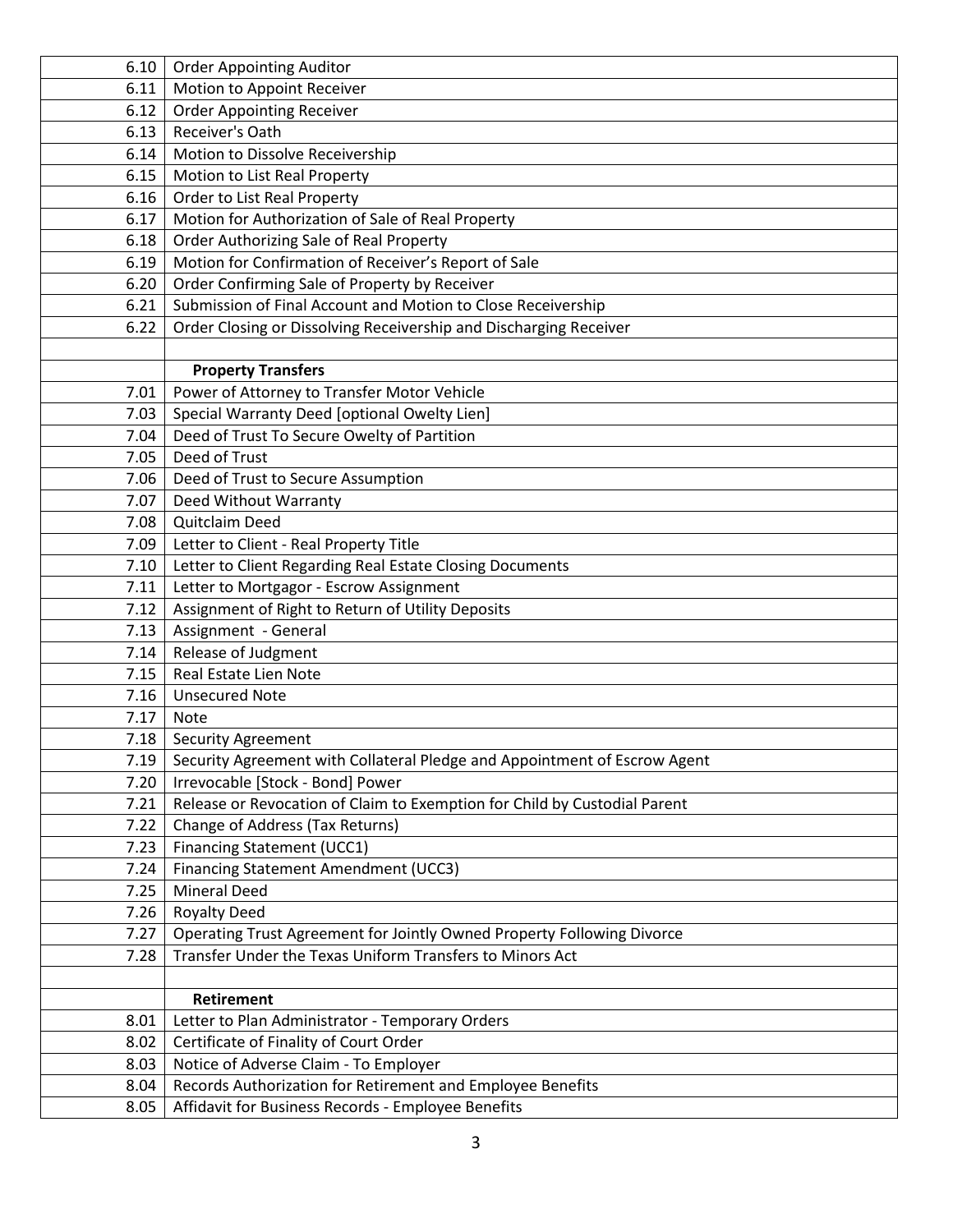| 8.06  | Order Dividing Employee Federal Retirement System Benefits                       |
|-------|----------------------------------------------------------------------------------|
| 8.07  | <b>Order Dividing Military Retired Pay</b>                                       |
| 8.08  | Assignment of Interest in Individual Retirement Account                          |
| 8.09  | Retirement Benefits Court Order - Thrift Savings Plan                            |
| 8.10  | Letter to Client - Review Beneficiary and Fiduciary Designations                 |
| 8.11  | Letter Transmitting Request for Former Spouse Beneficiary Designation - Survivor |
| 8.12  | Letter Transmitting Application for Federal Retirement Benefits                  |
| 8.13  | Letter Transmitting Application for Former Spouse Payments of Retired Pay        |
| 8.14  | Letter of Notice to Employer - Benefit Claim                                     |
| 8.15  | Letter of Notice to Trustee - Benefit Entitlement                                |
| 8.16  | <b>Checklist for Retirement Benefits</b>                                         |
| 8.17  | Thrift Savings Plan                                                              |
|       |                                                                                  |
|       | <b>QDRO's</b>                                                                    |
| 9.01  | Qualified Domestic Relations Order Private Retirement - Defined Benefit          |
| 9.02  | Qualified Domestic Relations Order Private Retirement - Defined Contribution     |
| 9.03  | Qualified Domestic Relations Order - Employees Retirement System of Texas        |
| 9.04  | Qualified Domestic Relations Order Dividing Retirement Plan Benefits - Teachers  |
| 9.05  | Qualified Domestic Relations Order - Texas County and District Retirement System |
| 9.06  | Qualified Domestic Relations Order - TX Municipal Retirement System              |
| 9.07  | Letter Transmitting Railroad Retirement QDRO - Pension Trustee                   |
| 9.08  | Letter Transmitting Railroad Retirement QDRO - Retirement Board                  |
| 9.09  | Qualified Domestic Relations Order - Railroad Retirement                         |
| 9.10  | Agreement of Former Spouse of Railroad Employee                                  |
| 9.11  | Pre-Retirement QDRO [Texas County and District Retirement System]                |
| 9.12  | Post-Retirement QDRO [Texas County and District Retirement System]               |
|       |                                                                                  |
|       |                                                                                  |
|       | <b>MODIFICATIONS AND SAPCR</b>                                                   |
|       | <b>Modifications</b>                                                             |
|       |                                                                                  |
| 10.01 | Petition to Modify Parent-Child Relationship                                     |
| 10.02 | Petitioner's Affidavit in Support - Petition to Modify Parent-Child Relationship |
| 10.03 | Original Answer for Modification of Parent-Child Relationship                    |
| 10.04 | Counterpetition to Modify Parent-Child Relationship                              |
| 10.07 | TRO with Notice of Hearings (Show Cause and Temporary) - Modification            |
| 10.08 | Notice of Hearing for Temporary Orders - Modification                            |
| 10.09 | Temporary Orders for Modification of SAPCR                                       |
| 10.10 | Motion to Deny Relief in Suit to Modify Parent-Child Relationship                |
| 10.11 | Order Denying Relief in Suit to Modify Parent-Child Relationship                 |
| 10.12 | Order in Suit to Modify Parent-Child Relationship                                |
|       |                                                                                  |
|       | <b>Suit Affecting Parent-Child Relationship</b>                                  |
|       |                                                                                  |
| 11.01 | Original Petition in Suit Affecting the Parent Child Relationship                |
| 11.02 | Respondent's [Special Appearance] and Answer - SAPCR                             |
| 11.04 | Counterpetition in Suit Affecting the Parent Child Relationship                  |
| 11.05 | Motion for TRO for SAPCR                                                         |
|       |                                                                                  |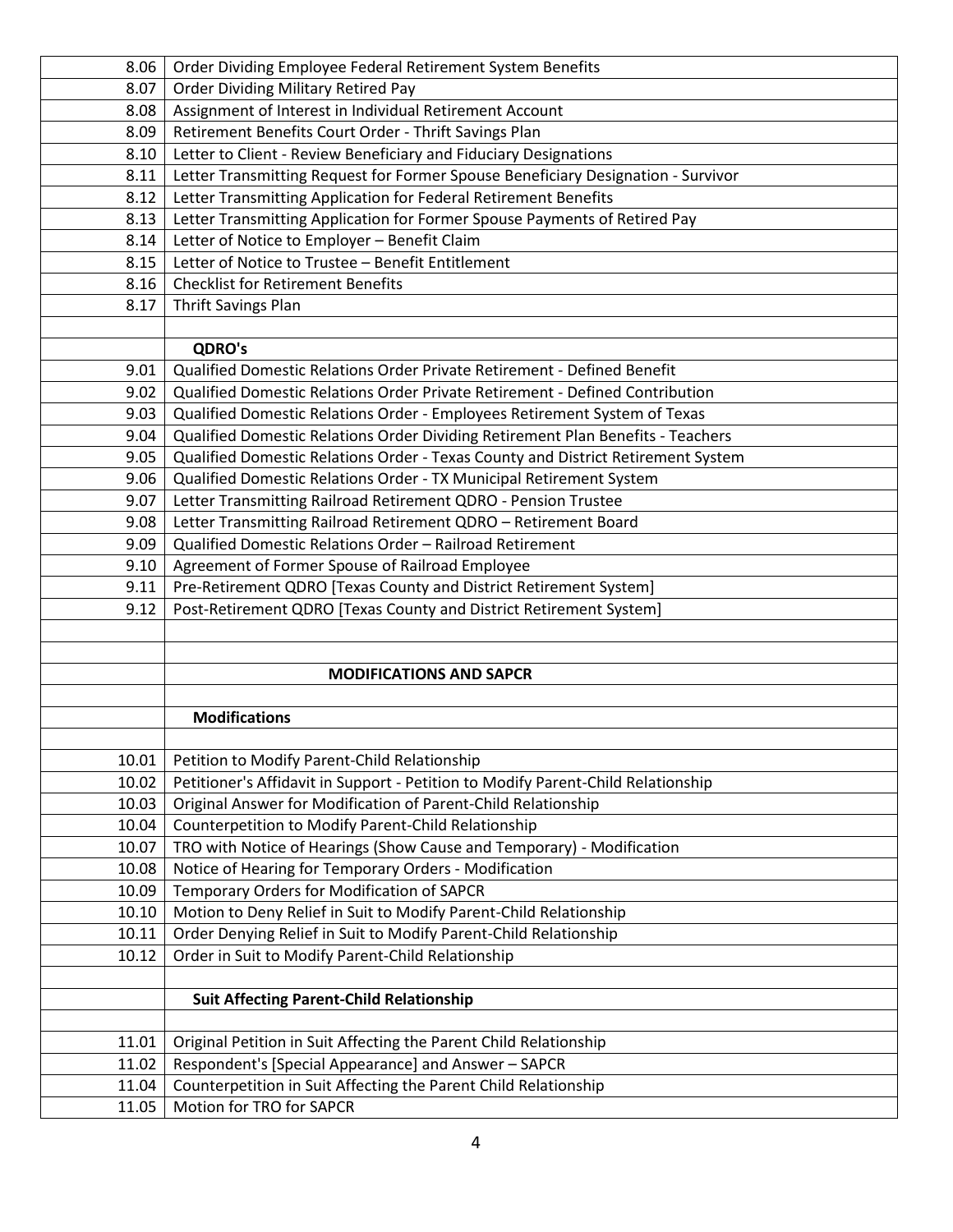| 11.06 | TRO with Notice of Hearings (Show Cause and Temporary) - SAPCR                   |
|-------|----------------------------------------------------------------------------------|
| 11.07 | Motion to Extend TRO                                                             |
| 11.08 | Order Extending Temporary Restraining Order                                      |
| 11.09 | Motion for Temporary Orders in Suit Affecting Parent Child Relationship          |
| 11.10 | Notice of Hearing for Temporary Orders SAPCR                                     |
| 11.11 | Temporary Orders in Suit Affecting Parent Child Relationship                     |
| 11.12 | Order in Suit Affecting Parent Child Relationship                                |
| 11.13 | Order in Suit Affecting Parent-Child Relationship - Relief Denied                |
| 11.14 | Original Petition in SAPCR to Prevent International Child Abduction              |
| 11.15 | Order in SAPCR to Prevent International Child Abduction                          |
|       |                                                                                  |
|       | <b>GENERAL FAMILY FORMS</b>                                                      |
|       |                                                                                  |
|       | <b>Parenting Plans and Possession Schedules</b>                                  |
| 12.01 | <b>Parenting Plan</b>                                                            |
| 12.02 | Motion to Appoint Parenting Coordinator or Facilitator                           |
| 12.03 | Response to Motion to Appoint Parenting Coordinator or Facilitator               |
| 12.04 | Objection to Appointment of Parenting Coordinator or Facilitator                 |
| 12.05 | Response to Objection to Appointment of Parenting Coordinator or Facilitator     |
| 12.06 | Order Sustaining - Overruling Objection to Coordinator - Facilitator on DV Basis |
| 12.07 | <b>Order Appointing Parenting Coordinator - Facilitator</b>                      |
| 12.08 | Party Information Sheet for Parenting Coordinator or Facilitator                 |
| 12.09 | Motion to Remove Parenting Coordinator or Facilitator                            |
| 12.10 | Parenting Coordinator's or Facilitator's Motion to Remove                        |
| 12.11 | Order Removing Parenting Coordinator or Facilitator                              |
| 12.12 | <b>Standard Possession Order</b>                                                 |
| 12.13 | <b>Extended Standard Possession Order</b>                                        |
| 12.14 | Alternating Week Possession Schedule                                             |
| 12.15 | Alternating 5th Weekend Possession Schedule                                      |
| 12.16 | Special Exceptions - Non-Divorce                                                 |
| 12.18 | <b>Order on Special Exceptions</b>                                               |
|       |                                                                                  |
|       | Insurance                                                                        |
| 13.01 | Letter to Life Insurance Company - Change in Plan                                |
| 13.02 | Letter to Group Health Plan Administrator - Notice of Severance of Family        |
| 13.03 | Letter to Health Insurance Company - Certificate of Coverage                     |
| 13.04 | Letter to Insurance Company - Change in Beneficiary                              |
| 13.05 | Letter to Group Health Administrator - Request for Continued Coverage            |
| 13.06 | Letter to Ins. Co. - Notice of TRO or Injunction                                 |
|       | <b>International Travel Restrictions</b>                                         |
| 14.01 | <b>Motion for Passport Controls</b>                                              |
| 14.02 | <b>Order Granting Passport Controls</b>                                          |
| 14.03 | <b>Consent for International Travel</b>                                          |
| 14.04 | Notice of International Travel                                                   |
|       |                                                                                  |
|       | <b>Affidavits and Supporting Documents</b>                                       |
| 15.01 | Petitioner's Affidavit in Support                                                |
| 15.02 | Affidavit of Required UCCJEA                                                     |
|       |                                                                                  |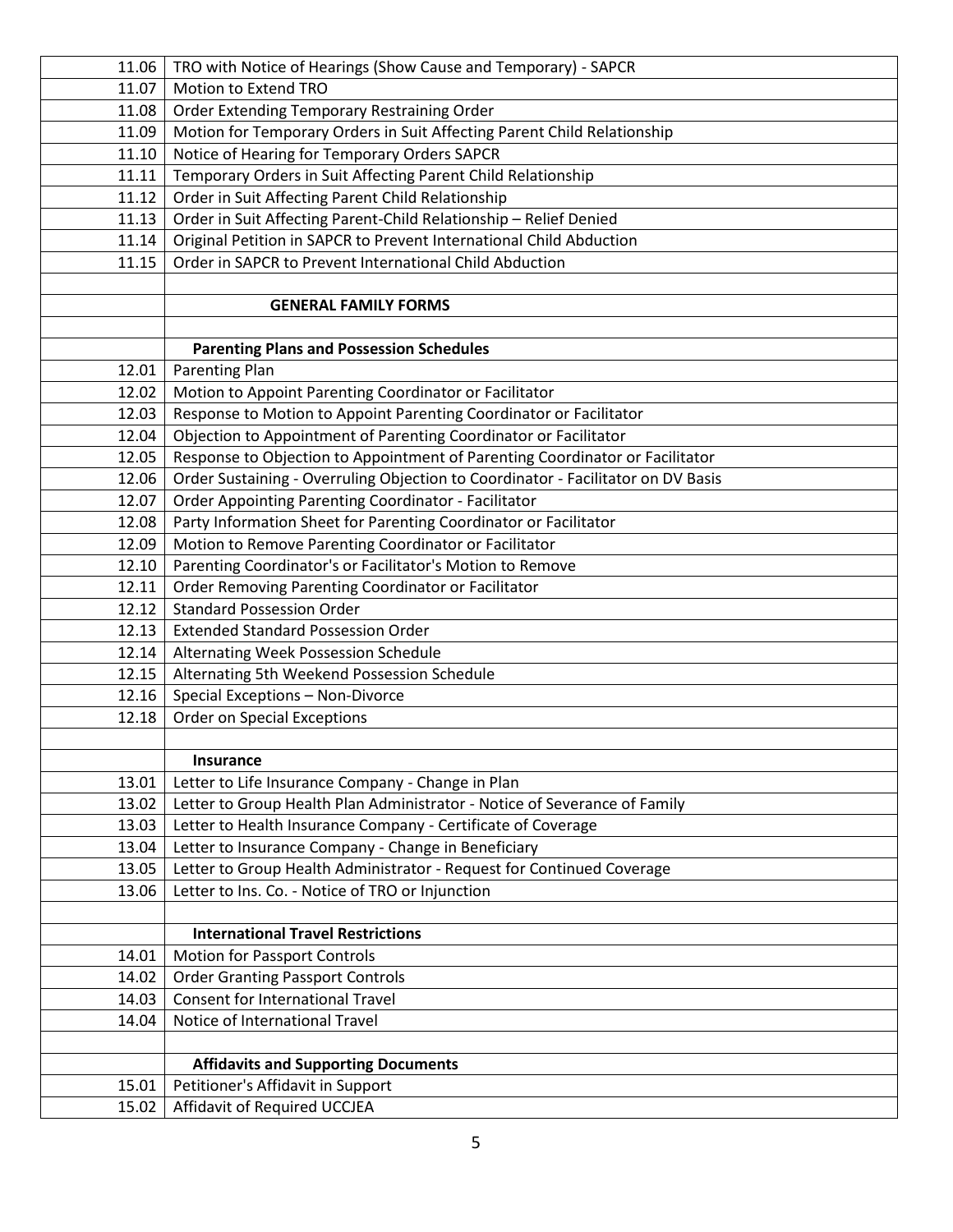| 15.04 | Statement of Health Insurance Availability                                                          |
|-------|-----------------------------------------------------------------------------------------------------|
| 15.05 | <b>Statement of Dental Insurance Availability</b>                                                   |
| 15.06 | <b>Unsworn Declaration</b>                                                                          |
| 15.07 | <b>Unsworn Declaration Jurat</b>                                                                    |
| 15.08 | Application for a New Birth Certificate Based on Parentage                                          |
| 15.09 | <b>Medical History Report</b>                                                                       |
| 15.10 | Affidavit of Indigency - Pauper's Oath                                                              |
| 15.11 | <b>Affidavit Shell</b>                                                                              |
| 15.12 | Affidavit of Respondent's Military Status                                                           |
| 15.13 | <b>Generic Affidavit of Military Status</b>                                                         |
| 15.14 | Affidavit of Identity                                                                               |
|       |                                                                                                     |
|       | <b>Counseling, Evaluation and Testing</b>                                                           |
| 16.01 | <b>Motion for Counseling</b>                                                                        |
| 16.02 | Order for Counseling                                                                                |
| 16.03 | Motion for Parent Education and Family Stabilization Course                                         |
| 16.04 | Order for Parent Education and Family Stabilization Course                                          |
| 16.05 | Motion for [Physical - Mental] Examination                                                          |
| 16.06 | Order for [Physical - Mental] Examination                                                           |
| 16.07 | <b>Motion for Drug Testing</b>                                                                      |
| 16.08 | <b>Order for Drug Testing</b>                                                                       |
| 16.09 | Motion for Child Custody Evaluation                                                                 |
| 16.10 | Order for Child Custody Evaluation                                                                  |
| 16.11 | Objection to Motion for Child Custody Evaluation                                                    |
| 16.12 | Order on Objections to Motion for Child Custody Evaluation                                          |
| 16.13 | Motion to Be Removed - Child Custody Evaluator                                                      |
| 16.14 | Motion to Interview Child in Chambers                                                               |
| 16.15 | Order for Interview of Child in Chambers                                                            |
| 16.16 | Notice of Filing of Certificate of Completion                                                       |
|       |                                                                                                     |
| 17.01 | <b>Ad Litems and Amicus</b>                                                                         |
| 17.03 | Appointment of Attorney Ad Litem for Parent<br>Original Answer Filed by Attorney Ad Litem for Child |
| 17.04 | Original Answer Filed by Attorney Ad Litem for Respondent - Publication                             |
| 17.05 | Statement of the Evidence by Attorney Ad Litem                                                      |
| 17.06 | Motion for Appointment of [Attorney Ad Litem-Guardian Ad Litem-Amicus Attorney]                     |
| 17.07 | Order Appointing Attorney Ad Litem for Child[ren]                                                   |
| 17.08 | Order Appointing Attorney Ad Litem for Incapacitated Person                                         |
| 17.09 | Order Appointing Guardian Ad Litem                                                                  |
| 17.10 | <b>Order Appointing Amicus Attorney</b>                                                             |
| 17.11 | Motion to Order Deposit for Attorney Ad Litem-Guardian Ad Litem-Amicus Attorney                     |
| 17.12 | Order for Deposit of Additional Fees                                                                |
| 17.13 | Cost Report of Attorney Ad Litem - Guardian Ad Litem - Amicus Attorney                              |
| 17.14 | Order Directing Deposit for Attorney Ad Litem-Guardian Ad Litem-Amicus Attorney                     |
| 17.15 | Motion to Withdraw as Guardian Ad Litem                                                             |
| 17.16 | Order on Motion to Withdraw as Guardian Ad Litem                                                    |
| 17.17 | Ad Litem's Written Interrogatories                                                                  |
|       |                                                                                                     |
|       | <b>Miscellaneous and General Forms</b>                                                              |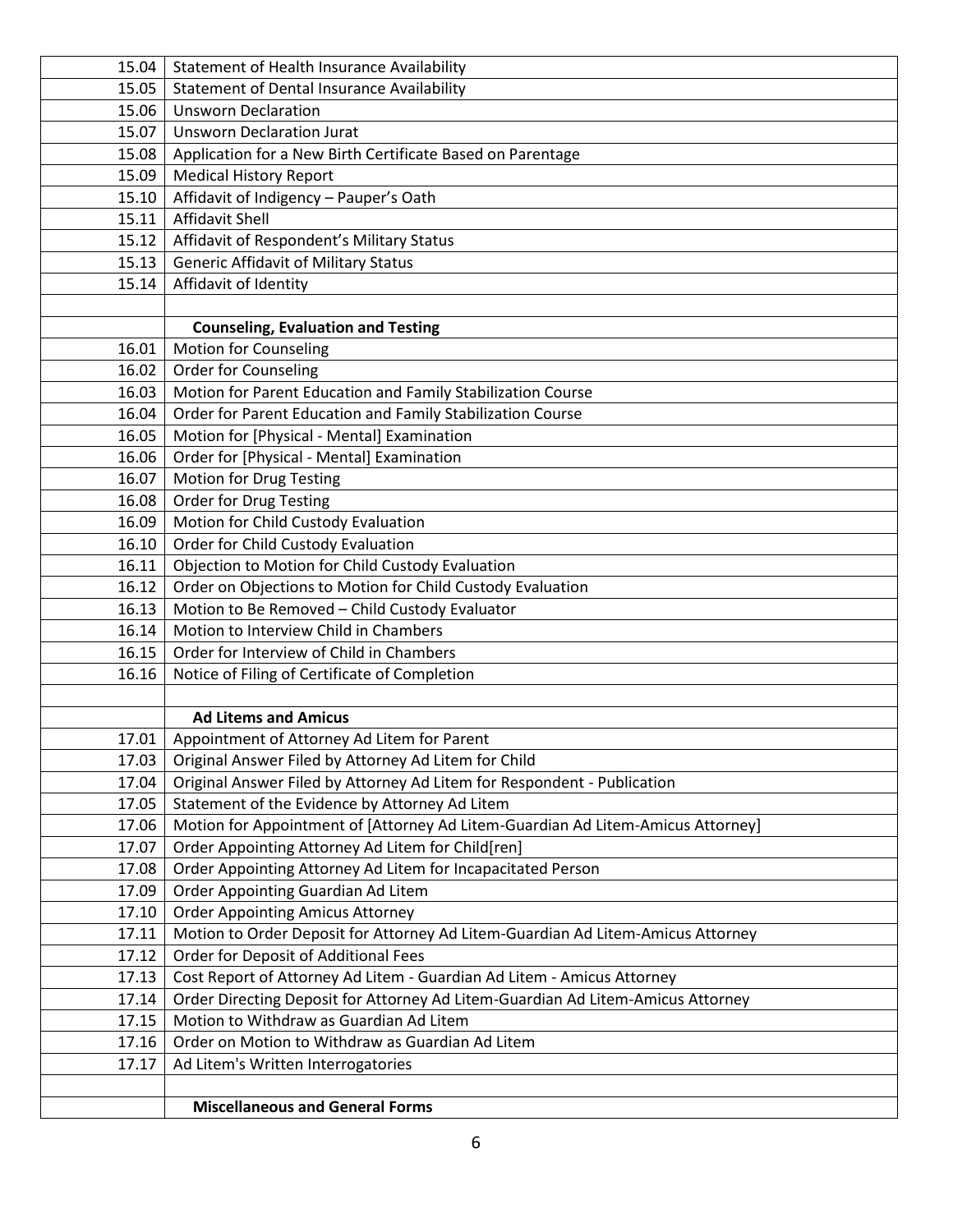| 18.01 | Notice of Hearing                                                            |
|-------|------------------------------------------------------------------------------|
| 18.02 | Proposed Disposition of Issues (Travis and other counties)                   |
| 18.03 | Proposed Disposition of Other Issues (Travis and other counties)             |
| 18.04 | Waiver of Service - SAPCR                                                    |
| 18.05 | <b>Bankruptcy Suggestion</b>                                                 |
| 18.06 | Suggestion of Death                                                          |
| 18.07 | <b>Certificate of Conference</b>                                             |
| 18.08 | Application for Texas Hardship Driver License                                |
| 18.09 | Vehicle Bill of Sale                                                         |
| 18.10 | <b>Motion to Amend Citation</b>                                              |
| 18.11 | Order on Motion to Amend Citation                                            |
| 18.12 | Petition for Temporary Authorization for Care of Child                       |
| 18.13 | Order for Temporary Authorization for Care of Child                          |
| 18.14 | Motion for Renewal of Temporary Authorization for Care of Child              |
| 18.16 | Motion for Termination of Temporary Authorization for Care of Child          |
| 18.17 | Order on Motion for Termination of Temporary Authorization for Care of Child |
| 18.18 | Motion to Employ Emergency Procedures                                        |
| 18.19 | Order on Motion to Employ Emergency Procedures                               |
| 18.20 | Notice of Zoom Hearing                                                       |
| 18.21 | Motion for Zoom Hearing                                                      |
| 18.22 | Order on Motion for Zoom Hearing                                             |
| 18.23 | Notice of Submission                                                         |
| 18.24 | Expedited Mail Application for Birth and Death Record                        |
|       |                                                                              |
|       | <b>Protective Orders</b>                                                     |
| 19.01 | TCIC Data Entry Form - Protective Orders                                     |
| 19.02 | Application for Protective Order                                             |
| 19.04 | Temporary Ex Parte Protective Order                                          |
| 19.05 | Protective Order                                                             |
| 19.06 | Order for Law Enforcement Assistance Under Protective Order                  |
| 19.07 | Motion to Vacate Temporary Ex Parte Protective Order                         |
| 19.08 | Order Vacating Temporary Ex Parte Protective Order                           |
| 19.09 | Motion to Modify Protective Order                                            |
| 19.10 | Order Modifying Protective Order                                             |
| 19.11 | Motion to Transfer Protective Order                                          |
| 19.12 | Order Transferring Protective Order                                          |
| 19.13 | Motion to Review Protective Order                                            |
| 19.14 | Order Reviewing Protective Order                                             |
| 19.15 | Motion for Enforcement of Final Protective Order                             |
| 19.16 | Answer to Motion for Enforcement of Final Protective Order                   |
| 19.17 | Order Enforcing Final Protective Order                                       |
| 19.18 | Notice of Issuance of Protective Order                                       |
| 19.19 | Notice of Termination of Lease Due to Family Violence                        |
| 19.20 | Affidavit in Support of Nondisclosure of Personal Information                |
| 19.21 | Motion to Quash Subpoena Duces Tecum                                         |
| 19.22 | Address Form for Protective Order                                            |
| 19.24 | Motion for Separation of Wireless Telephone Service Account                  |
| 19.25 | Order for Separation of Wireless Telephone Service Account                   |
| 19.26 | OCA Application for Protective Order                                         |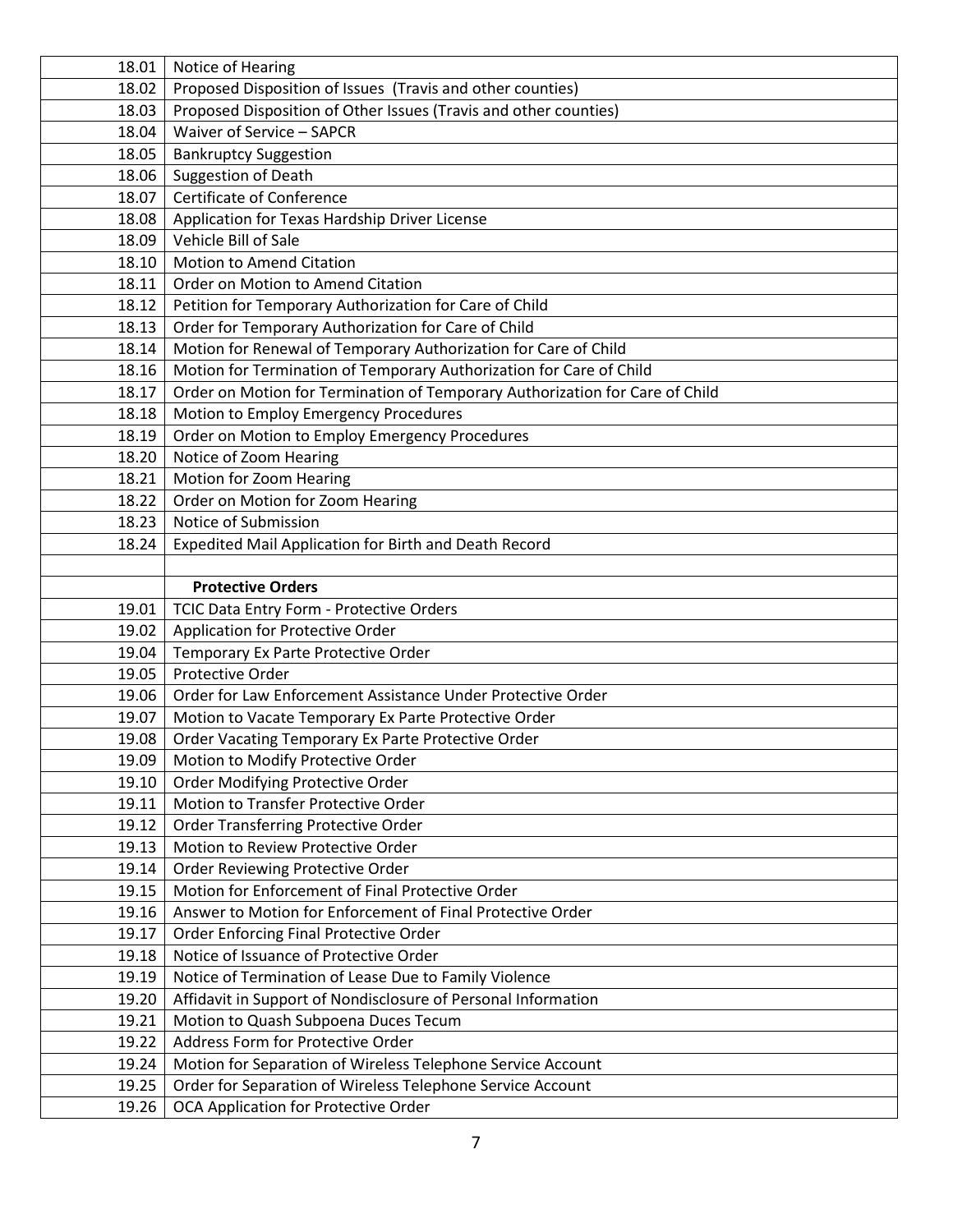| 19.27 | OCA Temporary Ex Parte Protective Order                                  |
|-------|--------------------------------------------------------------------------|
| 19.28 | OCA Protective Order                                                     |
|       |                                                                          |
|       | <b>DISCOVERY</b>                                                         |
|       |                                                                          |
|       | <b>Subpoenas, Depositions and Witnesses</b>                              |
| 20.01 | Subpoena to Compel Attendance at Deposition                              |
| 20.02 | Subpoena to Compel Production of Documents and Tangible Things           |
| 20.03 | Subpoena (exhibit not included)                                          |
| 20.04 | Subpoena for Production of Protected Health Information                  |
| 20.05 | Notice of Intent to Record Deposition by Non-Stenographic Means          |
| 20.06 | Notice of Deposition [by Oral Examination - Upon Written Questions]      |
| 20.07 | Motion for Transcript of Deposition Recording                            |
| 20.08 | Order for Transcript of Deposition Recording                             |
| 20.09 | Motion for Order to Protect Confidential Information                     |
| 20.10 | Order Protecting Confidential Information                                |
| 20.11 | Certificate of Written Discovery                                         |
| 20.12 | Motion for Expert Witness Designation                                    |
| 20.13 | Order Granting Motion Requiring Expert Witness Designation               |
| 20.14 | Affidavit in Support of a Nondisclosure Finding                          |
| 20.16 | Motion for Letter Rogatory to Depose Out of State Witness                |
| 20.17 | Order for Letter Rogatory to Depose Out of State Witness                 |
| 20.18 | Letter of Rogatory                                                       |
|       |                                                                          |
|       | <b>General Discovery</b>                                                 |
| 21.01 | [Agreed] Motion for Discovery Control Plan                               |
| 21.02 | Order on [Agreed] Motion for Discovery Control Plan                      |
| 21.03 | Motion to Modify Discovery Control Plan                                  |
| 21.04 | Order to Modify Discovery Control Plan                                   |
| 21.05 | Written Interrogatories                                                  |
| 21.06 | Responses to Written Interrogatories                                     |
| 21.07 | Request for Compliance of Initial Disclosures                            |
| 21.08 | Initial Disclosure (TRCP 194)                                            |
| 21.09 | <b>Testifying Expert Disclosures and Reports</b>                         |
| 21.10 | Requests for Disclosure (cases filed before January 1, 2021)             |
| 21.11 | Response to Requests for Disclosure (cases filed before January 1, 2021) |
| 21.12 | <b>Request for Admissions</b>                                            |
| 21.13 | Responses to Requests for Admissions                                     |
| 21.14 | Motion to Withdraw or Amend Admissions                                   |
| 21.15 | Order to Withdraw or Amend Admissions                                    |
| 21.18 | Request for Inspection and Production                                    |
| 21.19 | Response to Requests for Inspection and Production                       |
| 21.20 | Notice for Production & Inspection to Non-Party                          |
| 21.21 | Request for Identification of Withheld Material or Information           |
| 21.22 | Notice of Intent to Use Self-Authenticated Document                      |
| 21.24 | Letter Requesting Business Records Affidavit                             |
| 21.25 | Affidavit Authenticating Business Records                                |
| 21.26 | Notice of Filing of Business Records                                     |
| 21.28 | Authorization for Disclosure of Protected Health Information             |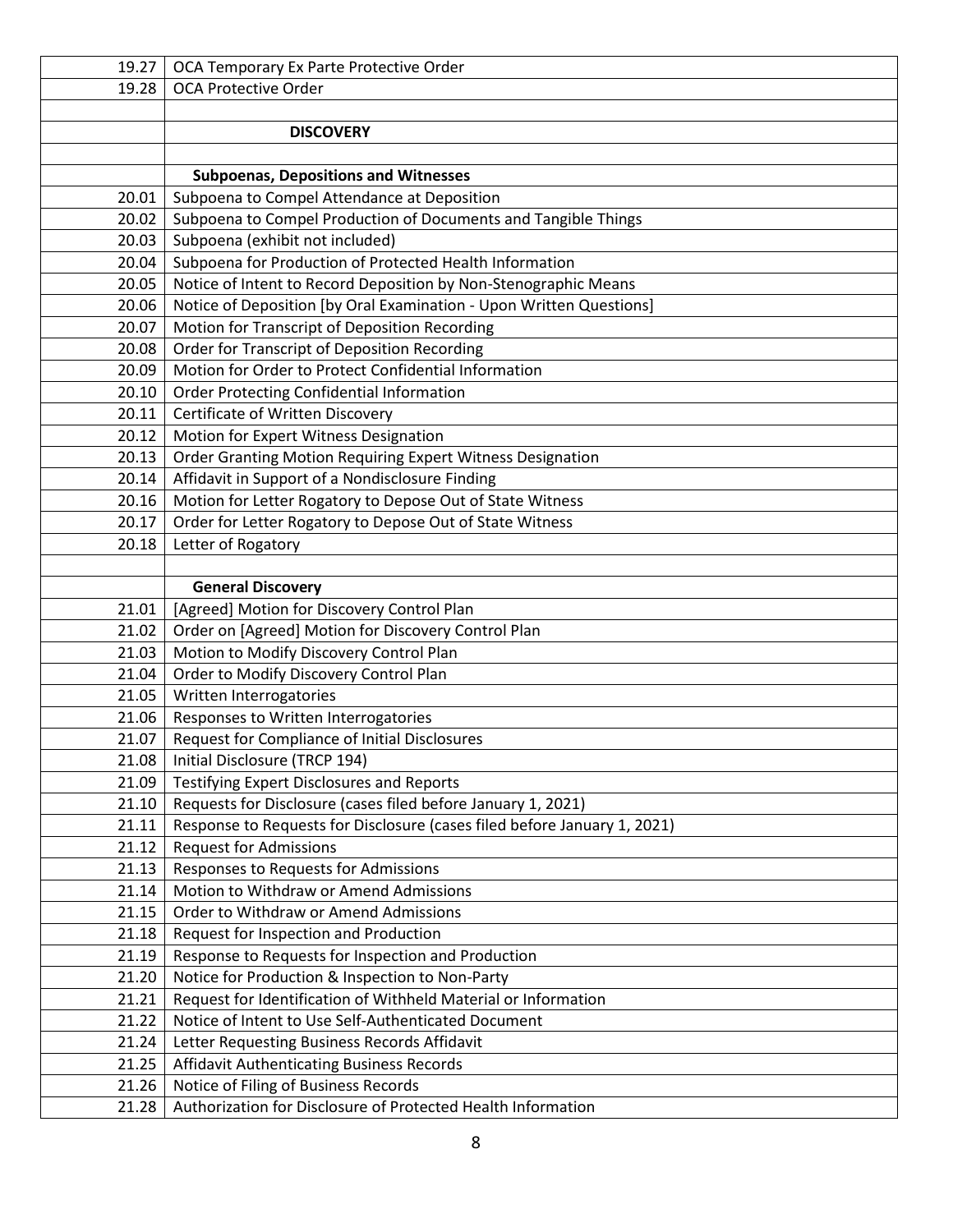| 21.29 | Motion for Disclosure of Protected Health Information                            |
|-------|----------------------------------------------------------------------------------|
| 21.30 | Order for Disclosure of Protected Health Information                             |
| 21.31 | Authorization for Disclosure of Alcohol and Drug Abuse Patient Records           |
| 21.32 | Authorization and Consent for Release - General                                  |
| 21.34 | Motion to Determine Sufficiency of Answers-Objections to Requests for Admissions |
| 21.35 | Order to Determine Sufficiency of Answers-Objections to Request for Admissions   |
| 21.37 | Motion for Production of Expert's Reports in Tangible Form                       |
| 21.38 | Order for Production of Expert's Reports in Tangible Form                        |
| 21.40 | Motion for [Sanctions] [and] [Compelling Discovery]                              |
| 21.41 | Order for [Sanctions] [and] [Compelling Discovery]                               |
| 21.42 | Affidavit Concerning Cost and Necessity of Services                              |
| 21.43 | <b>Affidavit of Medical Expenses</b>                                             |
| 21.46 | Rule 11 Agreement and Transmittal Letter                                         |
| 21.48 | Motion for Protective Order - Discovery                                          |
| 21.49 | Order for Protective Order - Discovery                                           |
| 21.52 | <b>Pretrial Disclosures</b>                                                      |
|       |                                                                                  |
|       | <b>Information Requests and Notices</b>                                          |
| 22.01 | Letter to Creditor - Notice of Parties' Divorce                                  |
| 22.02 | Cover Letter - Request for Ownership Information                                 |
| 22.03 | Authorization for Disclosure of Financial Records                                |
| 22.04 | Authorization for Disclosure of Insurance Records                                |
| 22.05 | Application for Copy of Driver Record                                            |
| 22.07 | Request for Information - Property Records                                       |
| 22.08 | Request for Information - Property Tax                                           |
| 22.09 | Request for Information - Creditor                                               |
| 22.10 | Request for Information - Business Records                                       |
| 22.11 | Request for Information - Financial                                              |
| 22.12 | Request for Information - Insurance                                              |
| 22.13 | <b>Request for Aircraft Records</b>                                              |
| 22.14 | Request for Information - Cattle                                                 |
| 22.15 | <b>HIPAA Authorization</b>                                                       |
| 22.16 | Application for Social Security Card                                             |
| 22.17 | Request for Copy of Tax Return                                                   |
| 22.18 | Letter of Request - Assumed Named Filing                                         |
| 22.19 | Letter of Request - Financial Statement, UCC Filings (State)                     |
| 22.20 | Letter of Request - Financial Statement, UCC Filings (County)                    |
| 22.21 | Letter of Request - Patents                                                      |
| 22.22 | Letter to DPS - Requisition of Criminal History Record Information               |
| 22.23 | Letter to Clerk Requesting Filing- Income Withholding Return Receipt             |
| 22.24 | Notice of Filing of Postal Return Receipt                                        |
|       |                                                                                  |
|       | <b>PROCEDURAL MATTERS</b>                                                        |
|       |                                                                                  |
|       | <b>Settings and Docket Control</b>                                               |
| 23.01 | Motion to Set with Order                                                         |
| 23.02 | <b>Motion for Preferential Setting</b>                                           |
| 23.03 | Order for Preferential Setting                                                   |
| 23.04 | <b>Motion for Continuance</b>                                                    |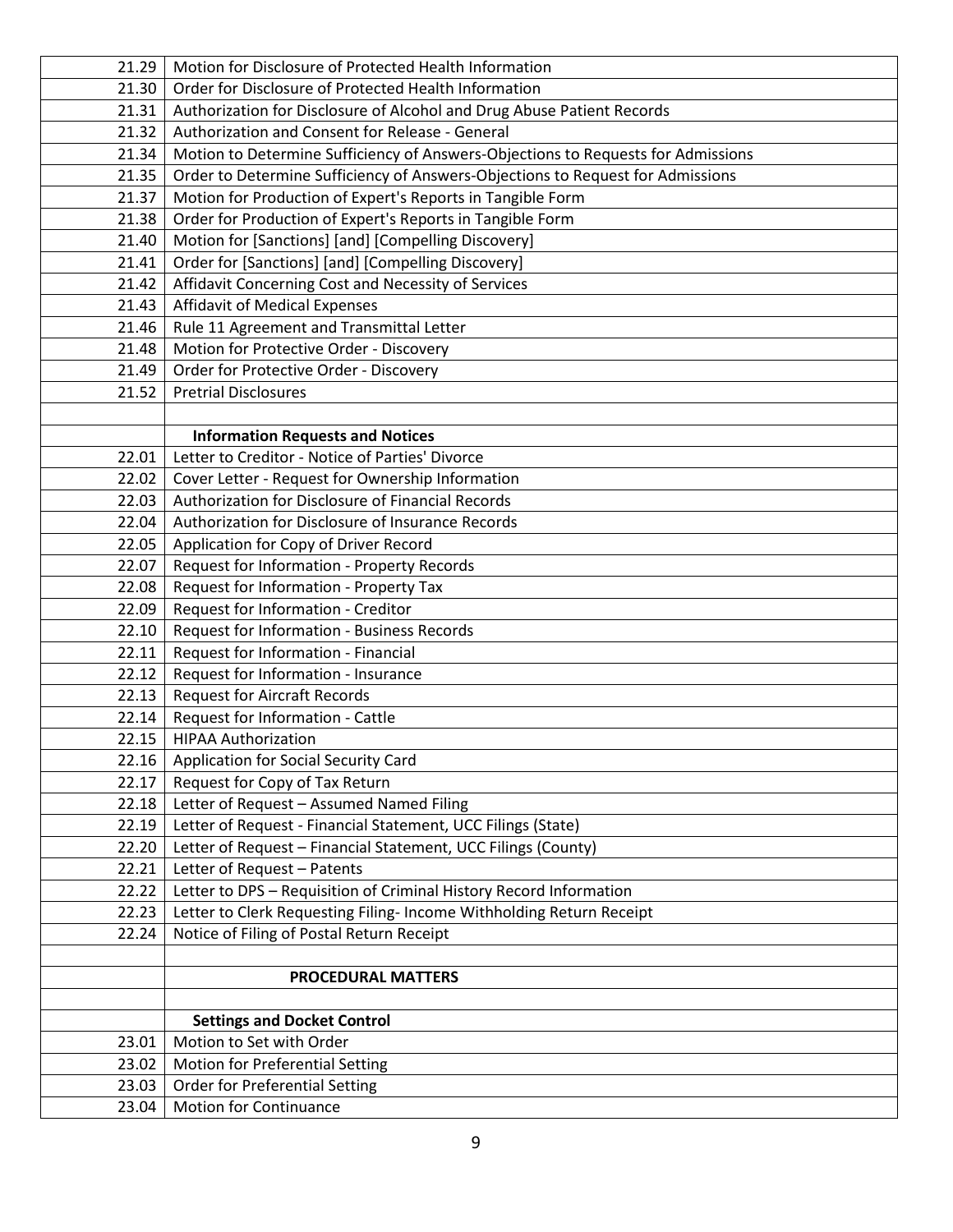| 23.05 | Order for Continuance                                                    |
|-------|--------------------------------------------------------------------------|
| 23.06 | Motion to Maintain Case on the Docket                                    |
| 23.07 | Order to Maintain Case on the Docket and Pretrial Order                  |
| 23.08 | <b>Motion to Reinstate</b>                                               |
| 23.09 | Order to Reinstate                                                       |
| 23.10 | Letter to Client - Notice of Intent to Dismiss for Want of Prosecution   |
|       |                                                                          |
|       | <b>Judges</b>                                                            |
| 24.01 | Objection to Judge Assigned to Trial Court                               |
| 24.02 | Order on Objection to Judge Assigned to Trial Court                      |
| 24.03 | Objection to Associate Judge Hearing Trial on the Merits                 |
| 24.04 | Order on Objection to Associate Judge Hearing Trial on the Merits        |
| 24.05 | <b>Request De Novo Hearing</b>                                           |
| 24.06 | Motion to Recuse or Disqualify                                           |
| 24.07 | Response to Motion to Recuse or Disqualify                               |
| 24.08 | Order to Recuse or Disqualify                                            |
| 24.09 | Motion to Extend Time to File Objection to Judge Assigned to Trial Court |
| 24.10 | Motion for Referral to Associate Judge                                   |
| 24.11 | Order of Referral to Associate Judge                                     |
| 24.12 | Motion to Appoint Master in Chancery                                     |
| 24.13 | Order on Motion to Appoint Master in Chancery                            |
| 24.14 | Order for Master in Chancery's Report                                    |
| 24.15 | Objections and Exceptions to Master in Chancery's Report                 |
| 24.16 | Motion to Issue Decree as Recommended by Master in Chancery              |
|       |                                                                          |
|       | <b>Attorneys</b>                                                         |
| 25.01 | <b>Attorney Appearance</b>                                               |
| 25.02 | Motion to Substitute Attorney                                            |
| 25.03 | [Agreed] Order Substituting Attorney                                     |
| 25.04 | Motion for Withdrawal of Attorney                                        |
| 25.05 | Order for Withdrawal of Attorney                                         |
| 25.06 | Motion to Disqualify Attorney in Charge                                  |
| 25.07 | Order to Disqualify Attorney in Charge                                   |
|       |                                                                          |
|       | <b>Miscellaneous Motions and Orders</b>                                  |
| 26.01 | <b>Motion for Consolidation</b>                                          |
| 26.02 | <b>Order for Consolidation</b>                                           |
| 26.03 | Motion for Separate Trials                                               |
| 26.04 | <b>Order for Separate Trials</b>                                         |
| 26.05 | Motion to Sever                                                          |
| 26.06 | Order to Sever                                                           |
| 26.07 | Respondent's Plea in Abatement                                           |
| 26.08 | Respondent's Special Appearance                                          |
| 26.09 | <b>Order Denied (Generic)</b>                                            |
| 26.10 | Notice of Nonsuit                                                        |
| 26.11 | <b>Order Granting Nonsuit</b>                                            |
| 26.12 | Notice of Nonsuit of Third Party                                         |
|       |                                                                          |
| 26.13 | <b>Order Granting Nonsuit of Third Party</b>                             |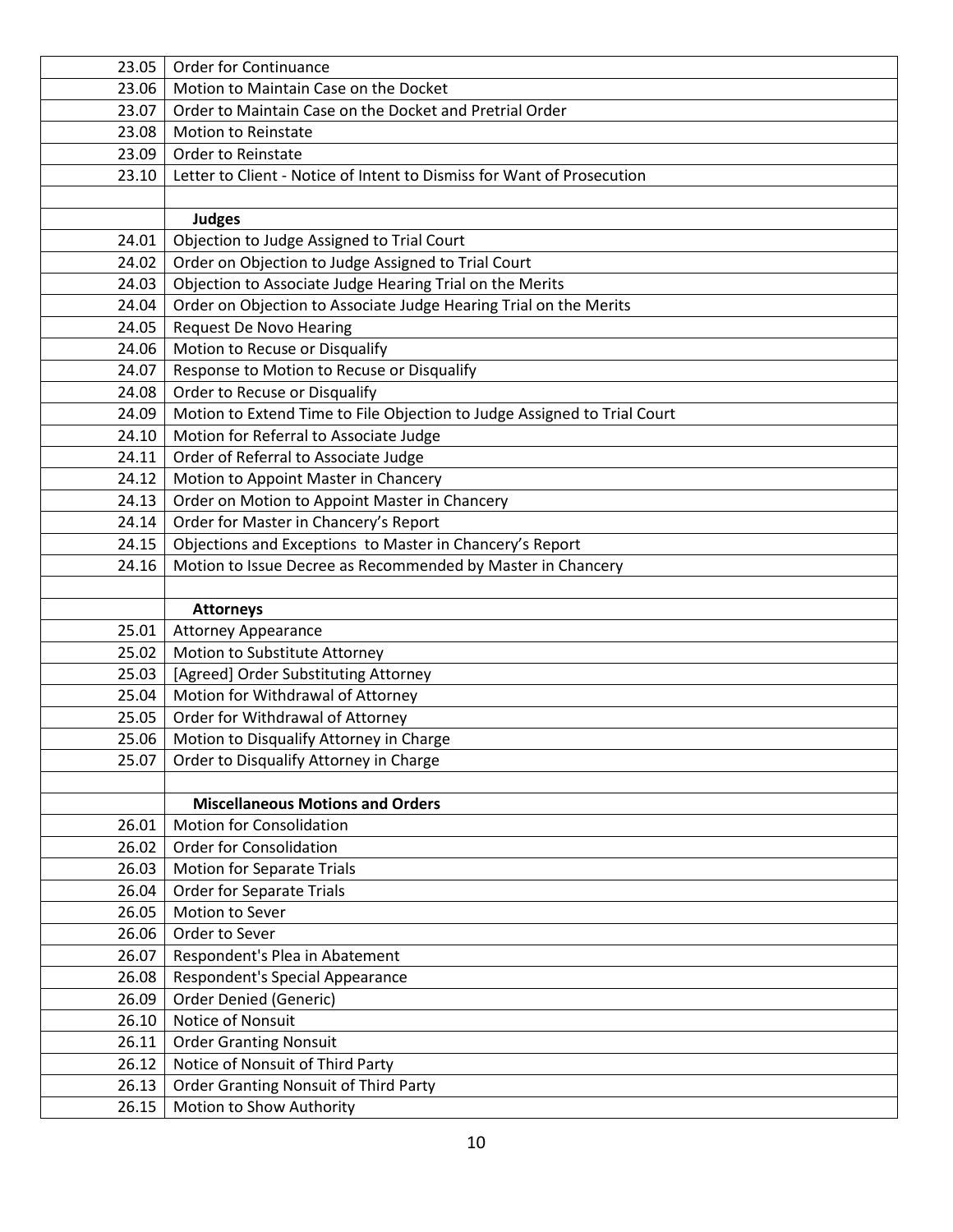| 26.16 | Order to Show Authority                                                     |
|-------|-----------------------------------------------------------------------------|
| 26.17 | <b>Motion for Pretrial Conference</b>                                       |
| 26.18 | <b>Pretrial Order</b>                                                       |
| 26.20 | Motion in Limine                                                            |
| 26.21 | Order on Motion in Limine                                                   |
| 26.22 | Motion to Take Judicial Notice                                              |
| 26.23 | <b>Order Taking Judicial Notice</b>                                         |
| 26.24 | Motion to Show Cause with Order                                             |
| 26.25 | Show Cause Order                                                            |
| 26.27 | Motion for Sanctions Failure to Attend Parent Education                     |
| 26.28 | Order on Motion for Sanctions Parent Education                              |
| 26.29 | Motion for Contempt                                                         |
| 26.30 | Order to Show Cause on Motion for Contempt                                  |
| 26.31 | <b>Order Granting Motion for Contempt</b>                                   |
| 26.32 | Response to Motion for Contempt - Party                                     |
| 26.33 | Order Denying Motion for Contempt - Party                                   |
| 26.34 | Response to Motion for Contempt - Nonparty                                  |
| 26.35 | Order Denying Motion for Contempt - Nonparty                                |
| 26.36 | Judgment of Contempt - General                                              |
|       |                                                                             |
|       | Jury                                                                        |
| 27.01 | Request and Fee for Jury Trial                                              |
| 27.02 | Motion for Separate Peremptory Challenges                                   |
| 27.03 | Motion To Equalize Peremptory Challenges                                    |
| 27.04 | Objections to Charge to the Jury                                            |
| 27.05 | <b>Request for Jury Submissions</b>                                         |
| 27.06 | Motion for Special Instructions to Jury                                     |
| 27.07 | Order for Special Instructions                                              |
| 27.08 | Special Charge Request                                                      |
|       |                                                                             |
|       | <b>Verdict</b>                                                              |
| 28.01 | Motion for Judgment Non Obstante Veredicto                                  |
| 28.02 | Order Granting Judgment Non Obstante Veredicto                              |
| 28.03 | Motion for Directed Verdict                                                 |
| 28.04 | Order for Directed Verdict                                                  |
|       |                                                                             |
|       | <b>ENFORCEMENT</b>                                                          |
|       |                                                                             |
|       | <b>Income Withholding for Support</b>                                       |
| 29.01 | Request Issuance of Income Withholding for Support                          |
| 29.02 | Income Withholding for Support                                              |
|       | Step Down IWO Addendum                                                      |
| 29.03 | Notice of Application for Judicial Writ of Withholding                      |
| 29.04 | Motion to Stay (Issuance and Delivery of Judicial Writ of Withholding)      |
| 29.05 | Request Issuance of Order of Withholding - Voluntary Withholding by Obligor |
| 29.06 | Joint Request for Issuance of Revised Income Withholding for Support        |
| 29.07 | Employer's Motion for Hearing - Applicability of Income Withholding         |
| 29.08 | Original Petition to Terminate or Modify Withholding                        |
| 29.09 | Order Terminating or Modifying Withholding                                  |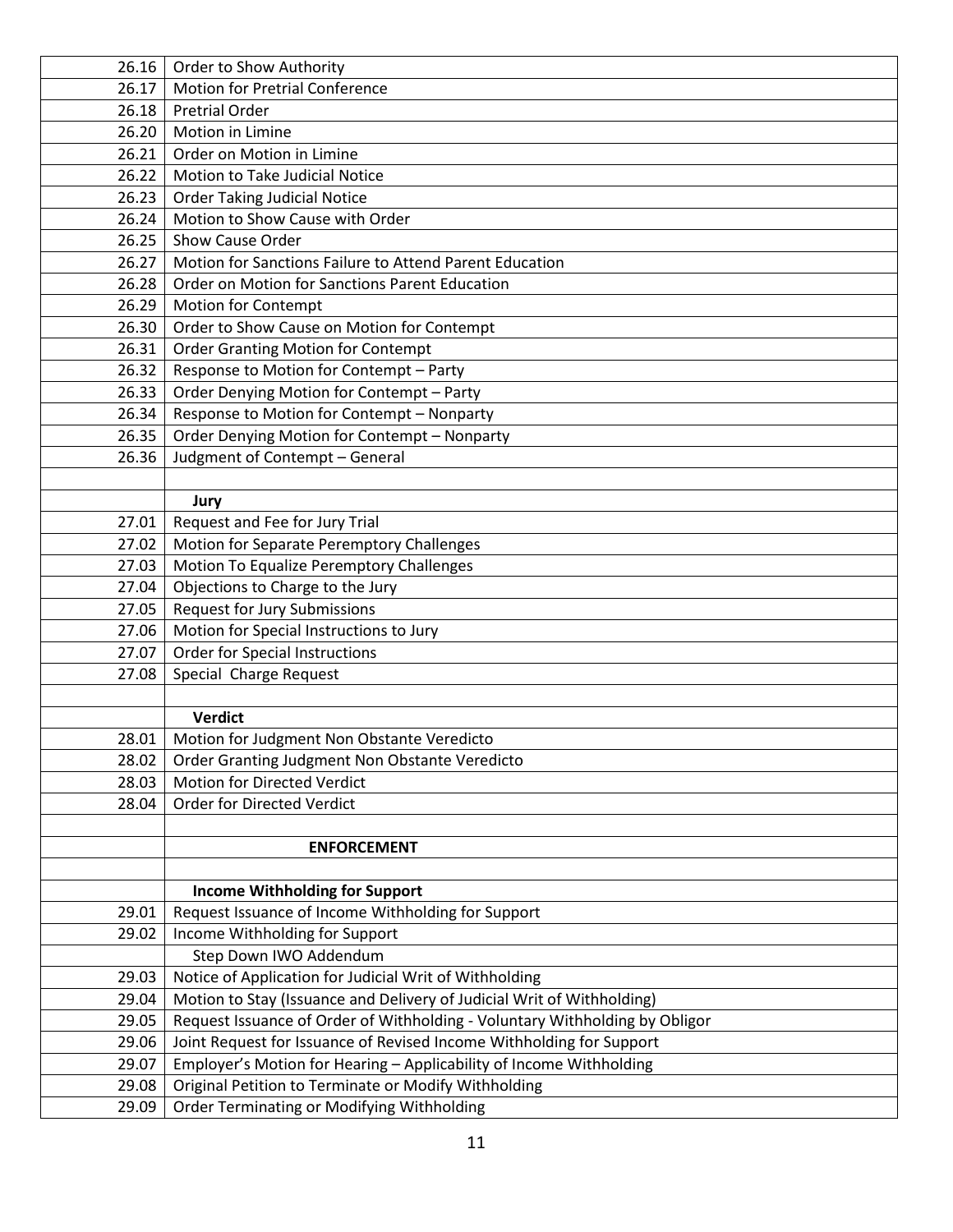| 29.10 | Record of Support                                                               |
|-------|---------------------------------------------------------------------------------|
|       | Record of Support (Harris, Dallas, Tarrant, El Paso, Travis, Taylor)            |
| 29.11 | <b>National Medical Support Notice</b>                                          |
| 29.12 | Request for Review of National Medical Support Notice (NMSN)                    |
| 29.13 | Certificate of Issuance & Delivery of Income Withholding to Subsequent Employer |
| 29.16 | Attorney General Child Support Registry Information Record                      |
| 29.17 | Petition to Recover Balance of Child Support From Deceased Obligor              |
| 29.18 | Judgment for Remainder of Child Support From Deceased Obligor                   |
| 29.19 | Medical Child Support Order                                                     |
|       |                                                                                 |
|       | <b>Child Support Enforcement</b>                                                |
| 30.01 | Motion for Child Support Order Clarification                                    |
| 30.02 | Order on Motion for Child Support Order Clarification                           |
| 30.03 | Motion for Enforcement of Child Support Order                                   |
| 30.04 | Notice of Hearing on Motion for Enforcement of Child Support Order              |
| 30.05 | Answer to Motion for Enforcement of Child Support Order                         |
| 30.06 | Order Enforcing Child Support Order with Commitment Suspended                   |
| 30.07 | Motion to Revoke Suspended Commitment - Child Support                           |
| 30.08 | Order Revoking Suspended Commitment - Child Support                             |
| 30.09 | Order Enforcing Child Support Order and for County Jail Commitment              |
| 30.10 | Writ of Commitment for Child Support Violations                                 |
| 30.11 | Order for Capias - Child Support Violation                                      |
| 30.12 | Capias - Child Support                                                          |
| 30.13 | Motion for Enforcement of Income Withholding                                    |
| 30.14 | Order Enforcing Income Withholding                                              |
| 30.15 | Motion for Confirmation of Arrearages                                           |
| 30.16 | Order on Confirmation of Arrearages                                             |
| 30.17 | Withholding Order for Attorney's Fees and Costs                                 |
| 30.18 | Notice of Child Support Lien                                                    |
| 30.19 | Letter of Notice of Lien on Account                                             |
| 30.20 | Notice of Levy to Financial Institution                                         |
| 30.21 | Letter of Notice of Levy on Account                                             |
| 30.22 | Release of Child Support Lien                                                   |
| 30.23 | Child Support Lien Release on Specified Property                                |
| 30.24 | Petition - License Suspension re Failure to [Pay Child Support-Comply Subpoena] |
| 30.25 | Petition for Foreign Judgment Enforcement - Child Support                       |
| 30.26 | Order on Petition for Foreign Judgment Enforcement                              |
| 30.27 | Request for Record of Child Support Payments                                    |
| 30.28 | Motion for Child Support Security                                               |
| 30.29 | Order for Child Support Security                                                |
| 30.30 | Motion for Forfeiture of Security for Failure to Comply with Order              |
| 30.31 | Order for Forfeiture of Security for Failure to Comply with Order               |
| 30.32 | Affidavit as Release of Lien on Homestead Property                              |
| 30.33 | Affidavit Contradicting Release of Lien on Homestead Property                   |
| 30.34 | Notice of Petition to Suspend License - Child Support                           |
| 30.35 | Answer to Petition to Suspend License - Child Support or Subpoena Violation     |
| 30.36 | Order on Stay for Suspension of License - Child Support                         |
| 30.37 | Order Suspending License [With Stay of Suspension] - Child Support              |
| 30.38 | Motion to Revoke Stay on Suspended License - Child Support                      |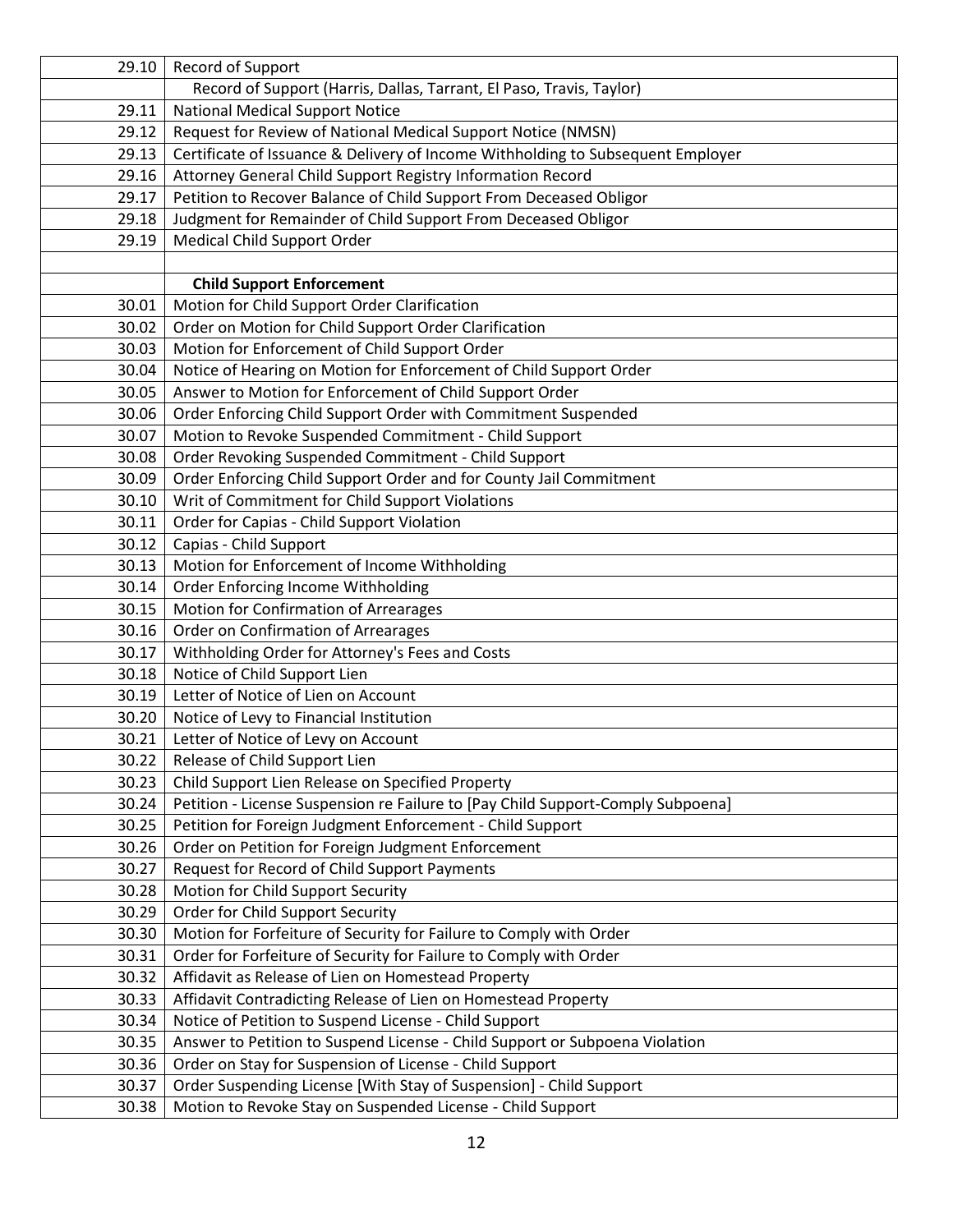| 30.39          | Order Revoking Stay on Suspended License - Child Support                                        |
|----------------|-------------------------------------------------------------------------------------------------|
| 30.40          | Motion to [Vacate - Stay] Order Suspending License - Child Support                              |
| 30.41          | Order to [Vacate - Stay] the Order Suspending License - Child Support                           |
| 30.42          | Questions for Prove-Up in Child Support Contempt Action                                         |
| 30.43          | Payment Discrepancy Investigation Request                                                       |
|                |                                                                                                 |
|                | <b>Custody Enforcement</b>                                                                      |
| 31.01          | Motion for Enforcement of Possession and Access Order                                           |
| 31.02          | Notice of Hearing on Motion for Enforcement for Possession and Access                           |
| 31.03          | Answer to Motion for Enforcement of [Possession - Access]                                       |
| 31.04          | Order Enforcing Possession and Access Order With Commitment Suspended                           |
| 31.05          | Motion to Revoke Suspended Commitment - Possession - Access                                     |
| 31.06          | Order Revoking Suspended Commitment - [Possession - Access]                                     |
| 31.07          | Motion for Child [Possession - Access] Order Clarification                                      |
| 31.08          | Order Clarifying Child [Possession - Access] Order                                              |
| 31.09          | Order Enforcing Child [Possession - Access] Order with Commitment                               |
| 31.10          | Writ of Commitment for Child [Possession - Access] Violations                                   |
| 31.11          | Order for Capias - Child Possession - Access Violation                                          |
| 31.12          | Capias - [Possession - Access]                                                                  |
| 31.13          | Motion for Child [Possession - Access] Security                                                 |
| 31.14          | Order for Child [Possession - Access] Security                                                  |
| 31.15          | Petition License Suspension re Failure to Comply with Possession Access Order                   |
| 31.16          | Notice of Petition to Suspend License - Child [Possession - Access]                             |
| 31.17          | Answer to Petition to Suspend License - Child Custody Violation                                 |
| 31.18          | Order on Stay for Suspension of License - [Possession - Access]                                 |
| 31.19          | Order Suspending License with Stay of Suspension                                                |
| 31.20          | Motion to Revoke Stay on Suspended License - Child Possession - Access                          |
| 31.21          | Order Revoking Stay on Suspended License - [Possession - Access]                                |
| 31.22          | Motion to [Vacate - Stay] Order Suspending License - [Possession - Access]                      |
| 31.23          | Order to [Vacate - Stay] the Order Suspending License - Possession - Access                     |
| 31.24          | Motion for Writ of Attachment                                                                   |
| 31.25          | Order Issuing Writ of Attachment                                                                |
| 31.26          | Writ of Attachment - Children                                                                   |
| 31.27          | Petition for Writ of Habeas Corpus - Children<br>Response to Petition for Writ of Habeas Corpus |
| 31.28<br>31.29 | Order for Writ of Habeas Corpus for Children                                                    |
| 31.30          | Writ of Habeas Corpus                                                                           |
| 31.31          | Order for Return of Child[ren]                                                                  |
| 31.32          | Petition for Enforcement of Child Custody                                                       |
| 31.33          | Order to Appear - Custody Enforcement                                                           |
| 31.34          | Response to Petition for Enforcement of Child Custody                                           |
| 31.35          | Order on Petition for Enforcement of Child Custody                                              |
| 31.36          | Request for Warrant to Take Physical Custody of Child                                           |
| 31.37          | Order for Warrant to Take Physical Custody of Child                                             |
| 31.38          | Warrant to Take Physical Custody of Child                                                       |
|                |                                                                                                 |
|                | <b>Property Enforcement</b>                                                                     |
| 32.01          | Motion to Revoke Suspended Commitment - Marital Property                                        |
| 32.02          | Order Revoking Suspended Commitment - Marital Property                                          |
|                |                                                                                                 |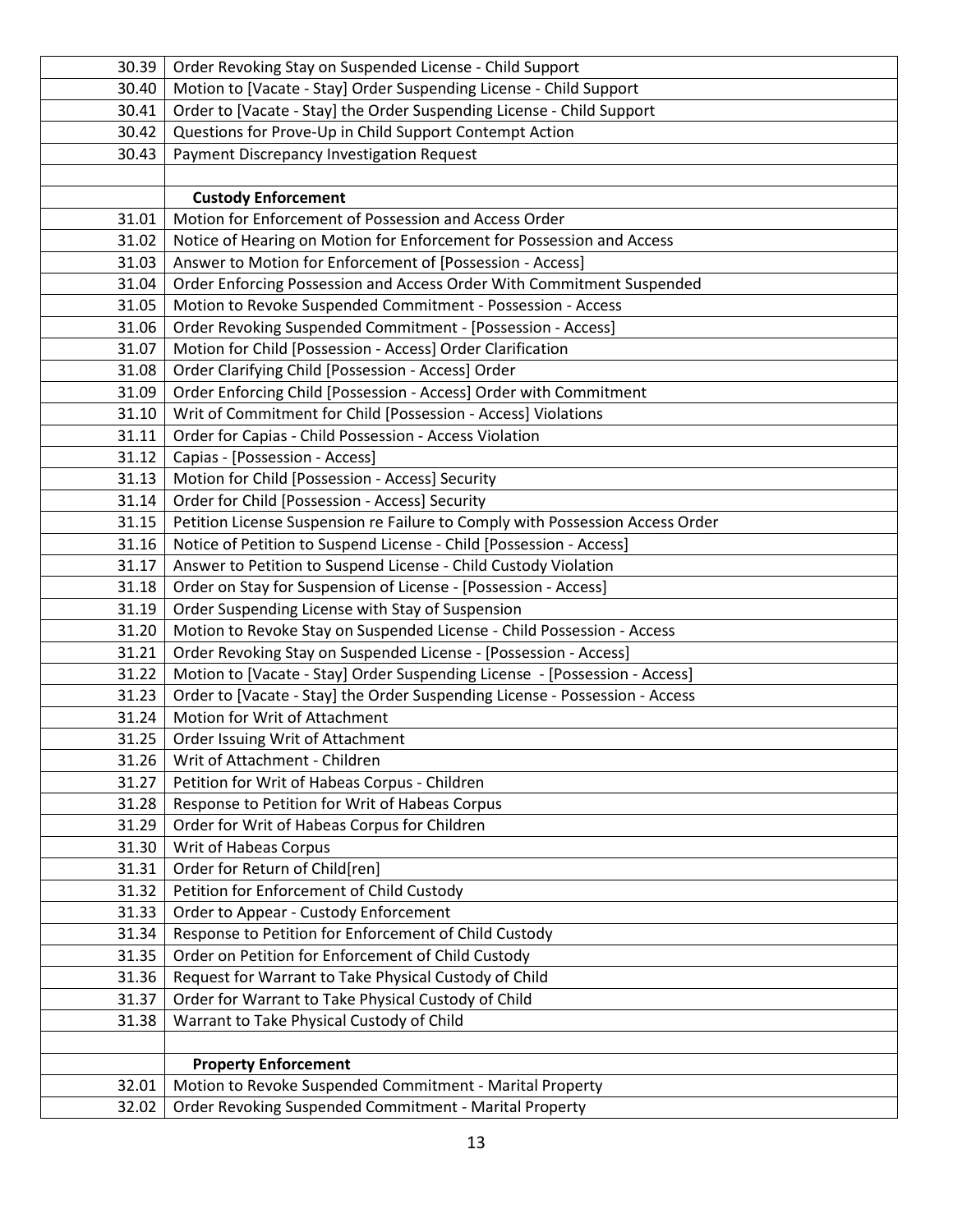| 32.03 | Petition for Enforcement of Division of Property [by Contempt]                   |
|-------|----------------------------------------------------------------------------------|
| 32.04 | Answer to Petition for Enforcement of Division of Property [by Contempt]         |
| 32.05 | Order Enforcing Division of Property by Contempt with Commitment Suspended       |
| 32.06 | Writ of Commitment for Contempt of Court - Property Division Violations          |
| 32.12 | Application for Writ Authorizing Entry and Property Retrieval                    |
| 32.13 | Affidavit-Certification of Application for Writ Authorizing Entry and Retrieval  |
| 32.14 | Order Granting Application for Writ Authorizing Entry and Property Retrieval     |
| 32.15 | Writ Authorizing Entry and Property Retrieval                                    |
|       |                                                                                  |
|       | <b>Lis Pendens</b>                                                               |
| 33.01 | Notice of Lis Pendens by Receiver                                                |
| 33.02 | Notice of Lis Pendens                                                            |
| 33.03 | Release of Lis Pendens                                                           |
| 33.04 | Motion to Cancel Lis Pendens                                                     |
| 33.05 | Order to Cancel Lis Pendens                                                      |
| 33.06 | Motion to Expunge Lis Pendens                                                    |
| 33.07 | Order to Expunge Lis Pendens                                                     |
|       |                                                                                  |
|       | <b>Spousal Maintenance Enforcement</b>                                           |
| 34.01 | Petition for Enforcement of Spousal Maintenance                                  |
| 34.02 | Answer to Petition for Enforcement of Spousal Maintenance                        |
| 34.03 | <b>Order Enforcing Spousal Maintenance</b>                                       |
| 34.04 | Request for Issuance of Order or Writ of Withholding for Spousal Maintenance     |
| 34.05 | Request for Issuance of Writ of Withholding for Spousal Maintenance - Voluntary  |
| 34.06 | Notice of Application for [Order - Writ] of Withholding for Spousal Maintenance  |
| 34.07 | Order of Withholding for Spousal Maintenance                                     |
| 34.08 | Motion to Stay Issuance of Order or Writ of Withholding                          |
| 34.09 | Employer's Motion for Hearing on Applicability of Order or Writ                  |
| 34.10 | Petition to Terminate-Modify Order - Writ of Withholding for Spousal Maintenance |
| 34.11 | Order Terminating-Modifying Order-Writ of Withholding for Spousal Maintenance    |
| 34.12 | Motion to Confirm Spousal Maintenance Arrearages                                 |
| 34.13 | Order Confirming Spousal Maintenance Arrearages                                  |
| 34.14 | Petition to Recover Overpaid Spousal Maintenance                                 |
| 34.15 | Order for Payment of Overpaid Spousal Maintenance                                |
|       |                                                                                  |
|       | <b>Military Issues</b>                                                           |
| 35.01 | Petition to Modify Parent-Child Relationship During Military Duty                |
| 35.02 | Respondent's Answer-Petition to Modify Parent-Child Relationship-Military Duty   |
| 35.03 | Notice of Hearing for Temporary Orders and Order to Appear                       |
| 35.04 | Temporary Orders - Military Duty - Conservator - No Right to Designate Residence |
| 35.05 | Motion to Terminate Temporary Orders - Military Deployment                       |
| 35.06 | <b>Order Terminating Temporary Orders</b>                                        |
| 35.07 | Petition for Additional Periods of Possession and Access                         |
| 35.08 | Order for Additional Periods of Possession and Access                            |
| 35.10 | Retiree Change of Address (DD 2866)                                              |
| 35.11 | Data for Payment of Retired Personnel (DD 2656)                                  |
| 35.12 | Authorization to Start, Stop or Change and Allotment (DD 2558)                   |
| 35.13 | Designation of Beneficiary Information (DD 2864)                                 |
| 35.14 | Voluntary Separation Incentive Beneficiary Designation (DD 2864)                 |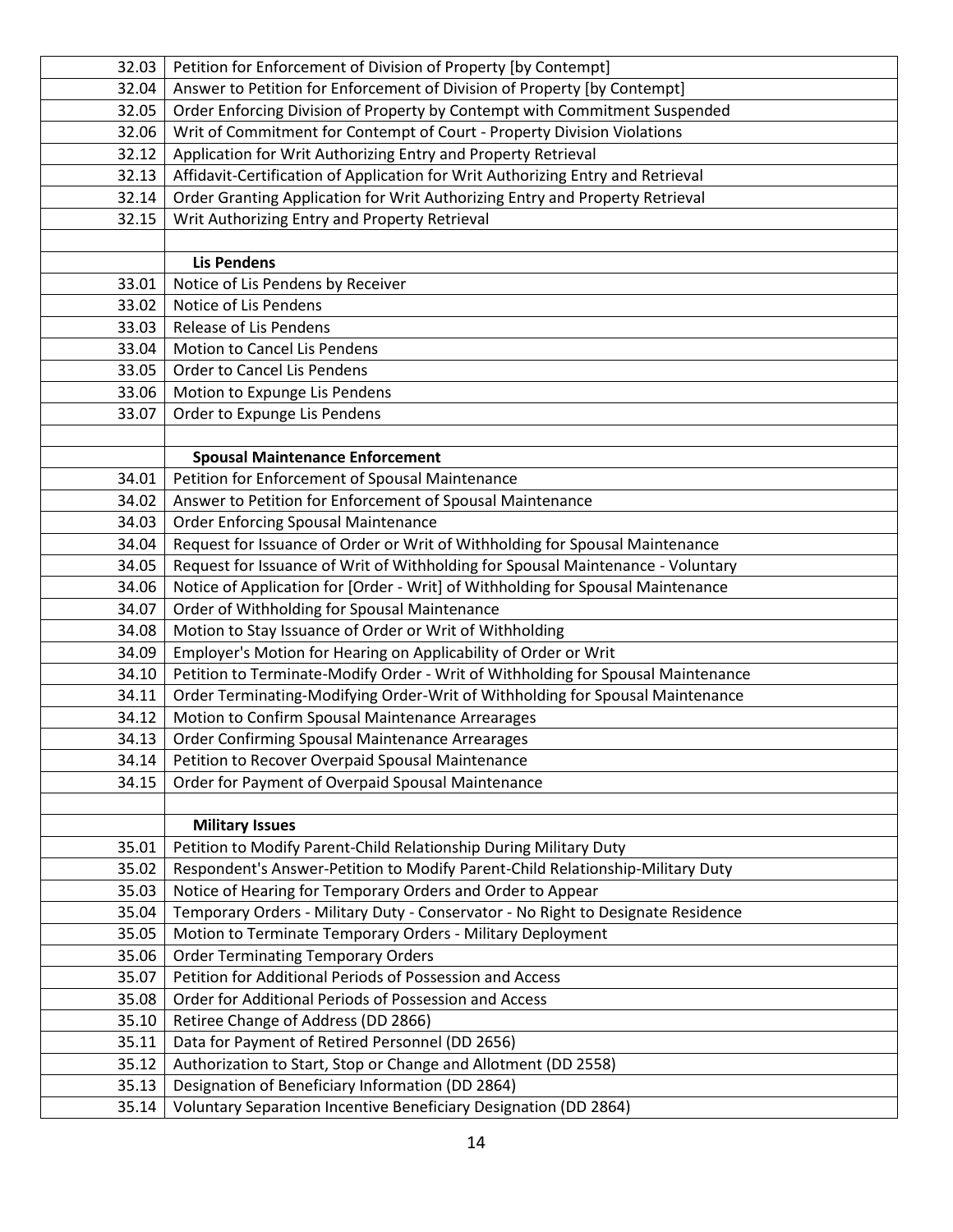| 35.15 | Application to Correct Military Record (DD 149)                                 |
|-------|---------------------------------------------------------------------------------|
| 35.16 | Verification of Pay Letter                                                      |
|       |                                                                                 |
|       | <b>UCCJEA and UIFSA</b>                                                         |
| 36.01 | Original Petition to Modify Order by Court of Another State                     |
| 36.02 | Respondent's Special Appearance and Original Answer                             |
| 36.03 | Request to Register Child Custody Determination                                 |
| 36.04 | Affidavit in Support of Registration of Child Custody Determination             |
| 36.05 | Notice of Registration of Child Custody Determination                           |
|       |                                                                                 |
|       | <b>Venue, Transfers and Dismissals</b>                                          |
| 37.01 | Motion for Change of Venue                                                      |
| 37.02 | Affidavit in Support of Motion for Change of Venue                              |
| 37.03 | <b>Order Transferring Venue</b>                                                 |
| 37.04 | <b>Motion to Transfer</b>                                                       |
| 37.05 | Affidavit Controverting Motion to Transfer                                      |
| 37.06 | Notice of Hearing on Motion to Transfer                                         |
| 37.07 | <b>Order Transferring Suit</b>                                                  |
| 37.08 | Motion to Dismiss for Lack of Jurisdiction                                      |
| 37.09 | <b>Order Dismissing Suit</b>                                                    |
| 37.11 | Motion to Retain Suit [and Response to Motion to Dismiss]                       |
| 37.13 | Joint Motion for Nonsuit and Voluntary Dismissal                                |
| 37.14 | Order for Nonsuit and Voluntary Dismissal                                       |
|       |                                                                                 |
|       | Paternity                                                                       |
| 38.01 | Petition to Adjudicate Parentage                                                |
| 38.02 | Petition to Challenge Acknowledgment of Paternity                               |
| 38.03 | Respondent's [Special Appearance and] Original Answer - [Parentage - Paternity] |
| 38.04 | Order Appointing Representative for Child in Parentage Suit                     |
| 38.05 | Motion for Temporary Orders in Suit to Adjudicate Parentage                     |
| 38.06 | Notice of Hearing on Temporary Orders Parentage                                 |
| 38.07 | Temporary Orders in Suit to Adjudicate Parentage                                |
| 38.08 | <b>Motion for Genetic Testing</b>                                               |
| 38.09 | Order Granting Genetic Testing - Child Support                                  |
| 38.10 | <b>Order Adjudicating Parentage</b>                                             |
| 38.11 | Petition to Validate Gestational Agreement                                      |
| 38.12 | Waiver of Service - Gestational Agreement                                       |
| 38.13 | <b>Order Validating Gestational Agreement</b>                                   |
| 38.14 | Order Confirming Parentage Under Validated Gestational Agreement                |
| 38.15 | Paternity Registry Inquiry Request                                              |
| 38.16 | Notice of Intent to Claim Paternity                                             |
| 38.17 | Notice of Birth                                                                 |
| 38.19 | Request for Certified Copy of Order                                             |
| 38.20 | Order for Certified Copy of Order                                               |
| 38.21 | Application for Paternity Registry Inquiry                                      |
|       |                                                                                 |
|       | <b>Miscellaneous Forms for Terminations and Adoptions</b>                       |
| 39.01 | Original Petition for Termination and Adoption of Stepchild[ren]                |
| 39.02 | Order of Parental Rights Termination and Adoption of Stepchild[ren]             |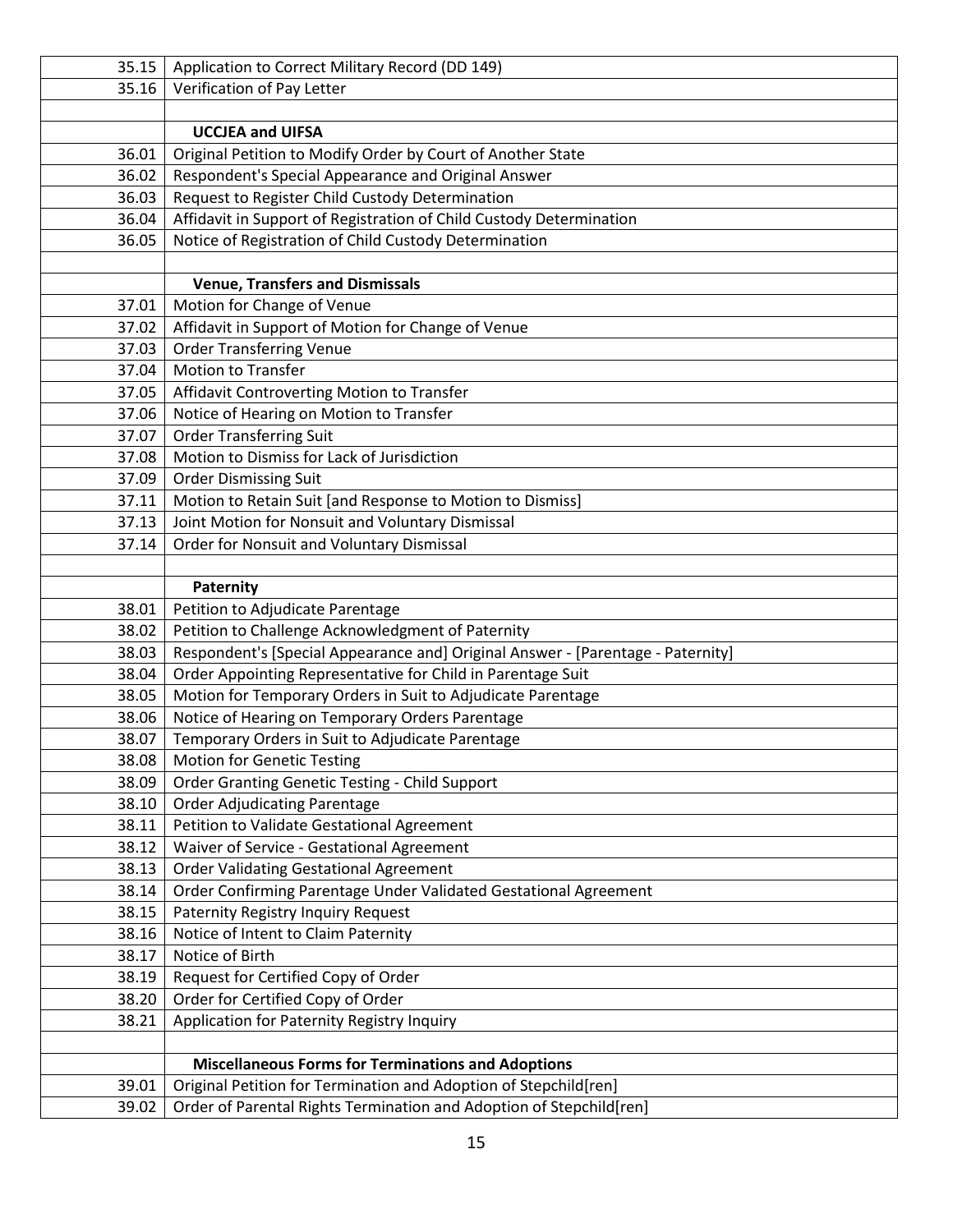| 39.03 | Affidavit of Waiver of Interest in Child                                        |
|-------|---------------------------------------------------------------------------------|
| 39.04 | Mother's Affidavit of Voluntary Relinquishment of Parental Rights               |
| 39.05 | Father's Affidavit for Voluntary Relinquishment of Parental Rights              |
| 39.06 | Mother's Affidavit of Voluntary Relinquishment of Parental Rights to Agency     |
| 39.07 | Father's Affidavit for Voluntary Relinquishment of Parental Rights to Agency    |
| 39.08 | <b>Document Confirmation</b>                                                    |
| 39.09 | Revocation of Relinquishment Affidavit                                          |
| 39.10 | <b>Statement to Confer Standing</b>                                             |
| 39.11 | Revocation of Statement to Confer Standing                                      |
| 39.12 | Order Appointing [Attorney Ad Litem - Guardian Ad Litem - Amicus Attorney]      |
| 39.13 | Citation by Publication Affidavit                                               |
| 39.14 | Notice by Publication                                                           |
| 39.15 | Order of Appointment of Attorney Ad Litem [Publication - Substituted Service]   |
| 39.16 | Affidavit of Due Diligence                                                      |
| 39.17 | Affidavit in Support of Citation by Publication (by Birth Mother)               |
| 39.18 | Adoption Consent and Waiver of Citation                                         |
| 39.19 | Child's Consent to Adoption                                                     |
| 39.20 | Motion for Appointing Adoption Evaluator                                        |
| 39.21 | <b>Order Appointing Adoption Evaluator</b>                                      |
| 39.22 | Order for Petitioner's Criminal History                                         |
| 39.23 | Health, Social, Educational, and Genetic History Report                         |
| 39.24 | Certificate of Adoption                                                         |
| 39.27 | Request for Certified Copy of Order Terminating Parental Rights                 |
| 39.28 | Order for Certified Copy of Order Terminating Parental Rights                   |
| 39.29 | Request for Certified Copy of Adoption Order                                    |
| 39.30 | Order for Certified Copy of Adoption Order                                      |
| 39.31 | Order Granting Genetic Testing - Termination Suit                               |
| 39.32 | <b>Birth Certificate Correction Application</b>                                 |
| 39.33 | <b>Birth Certificate Application</b>                                            |
|       |                                                                                 |
|       | <b>Terminations</b>                                                             |
| 40.01 | Original Petition to Terminate Parent-Child Relationship                        |
| 40.02 | <b>Order Terminating Parental Rights</b>                                        |
| 40.03 | Original Petition to Terminate Parent-Child Relationship by [Nongenetic Father] |
| 40.04 | Order on Termination [Nongenetic Father]                                        |
| 40.05 | Respondent's [Special Appearance and] Original Answer - Termination             |
| 40.07 | Interstate Compact Affidavit                                                    |
| 40.08 | Interstate Compact Placement Request (Texas)                                    |
| 40.09 | Interstate Compact Placement Status Report (Texas)                              |
| 40.10 | <b>Order Dismissing Termination</b>                                             |
|       |                                                                                 |
|       | <b>Adoptions</b>                                                                |
| 41.01 | Original Petition for Adoption of a Child or Children                           |
| 41.02 | <b>Adoption Order</b>                                                           |
| 41.03 | Petition for Registration of Foreign Adoption Order                             |
| 41.04 | Order Recognizing Foreign Adoption Order and Granting Name Change               |
| 41.05 | Original Petition to Adopt Adult                                                |
| 41.06 | Adult Consent to Adoption                                                       |
| 41.07 | Motion to Waive Attendance by Petitioner                                        |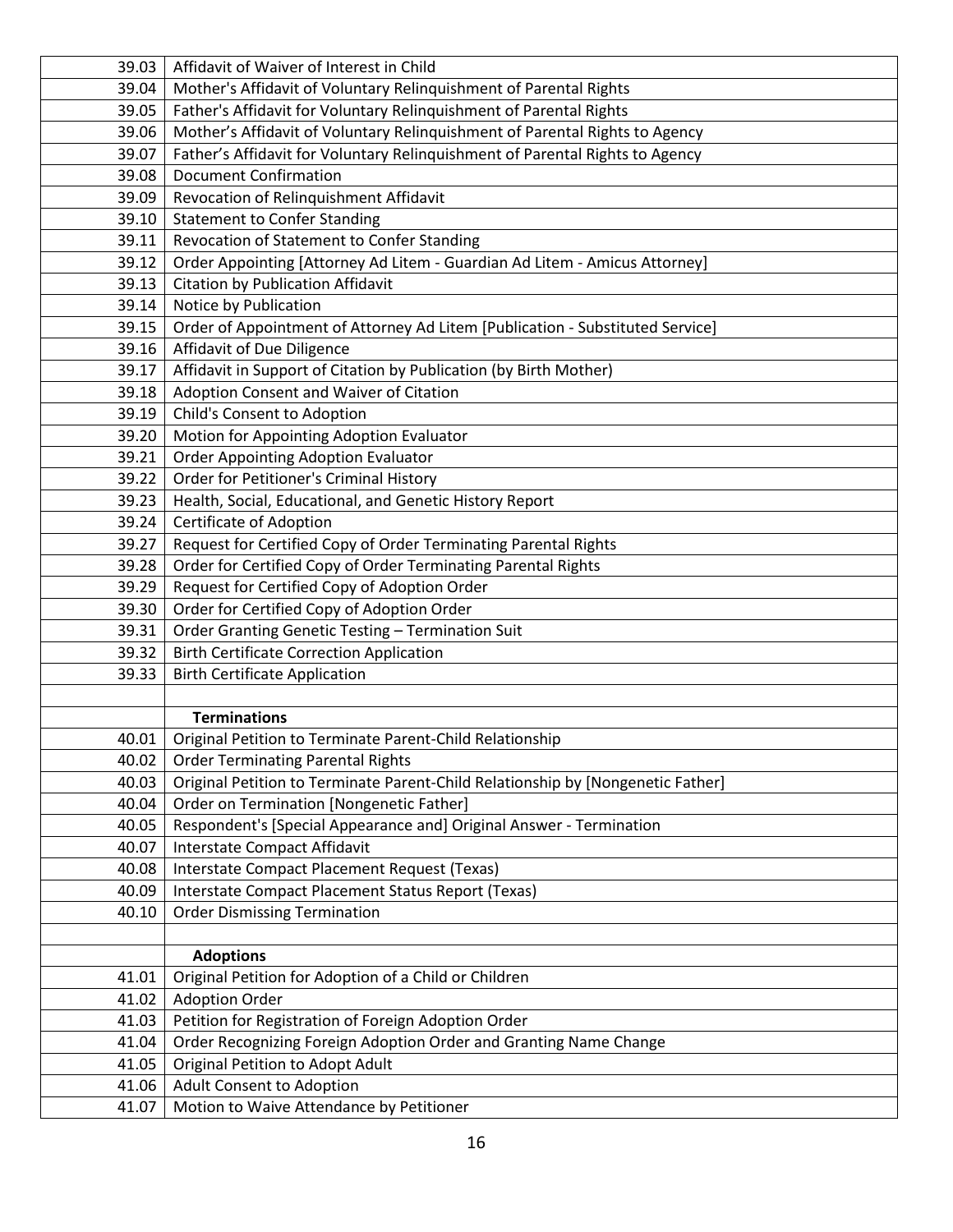|                | <b>DISPUTE RESOLUTION</b>                                                      |
|----------------|--------------------------------------------------------------------------------|
|                |                                                                                |
| 45.30          | Declaratory Judgment                                                           |
| 45.29          | Petition for Declaratory Judgment                                              |
| 45.21          | Order Granting Original Petition for Bill of Review                            |
| 45.20          | Original Petition for Bill of Review                                           |
| 45.15          | Order Providing Support for Disabled Child                                     |
| 45.14          | Original Petition for Court-Ordered Support for Disabled Child                 |
| 45.07          | <b>Order Removing Disabilities of Minority</b>                                 |
| 45.06          | Order Approving Representative in Removal of Disability of Minority            |
| 45.05          | Petition for Removal of Disabilities of Minority                               |
| 45.03          | Order Granting Possession of or Access to a Grandchild                         |
| 45.02          | Affidavit in Support of Petition for Possession of or Access to a Grandchild   |
| 45.01          | Original Petition for Possession of or Access to a Grandchild                  |
|                | <b>Other Family Law Petitions and Orders</b>                                   |
|                |                                                                                |
| 44.20          | Revocation of Authorization Agreement                                          |
| 44.12          | <b>Authorization Agreement</b>                                                 |
| 44.06          | Petition in Intervention in Suit Affecting Parent-Child Relationship           |
| 44.01          | Petition in Intervention for Attorney's Fees                                   |
|                | <b>Interventions</b>                                                           |
|                |                                                                                |
| 43.05          | Consent in Support of Change of Name of Child                                  |
| 43.04          | Order Granting Child's Name Change                                             |
| 43.03          | Original Petition for Child's Name Change                                      |
| 43.02          | Order Granting Adult Name Change                                               |
| 43.01          | Original Petition for Name Change                                              |
|                | <b>Name Change</b>                                                             |
|                |                                                                                |
| 42.13          | Decree Declaring Marriage Void                                                 |
| 42.12          | Respondent's Original Answer to Petition to Void Marriage                      |
| 42.11          | Waiver of Service - Void Marriage                                              |
| 42.08<br>42.10 | Decree of Annulment of Underage Marriage<br>Original Petition to Void Marriage |
| 42.07          | Waiver of Service - Annulment of Underage Marriage                             |
| 42.06          | Original Petition to Annul Underage Marriage                                   |
| 42.04          | Decree of Annulment                                                            |
| 42.03          | Respondent's Original Answer to Petition to Annul Marriage                     |
| 42.02          | Waiver of Service - Annulment                                                  |
| 42.01          | Original Petition to Annul Marriage                                            |
|                | <b>Void and Annulled Marriages</b>                                             |
|                |                                                                                |
| 41.13          | Motion to Dismiss [Adoption]                                                   |
| 41.12          | <b>Interstate Compact Affidavit for Adoptions</b>                              |
| 41.10          | Order for Adoption of Adult                                                    |
| 41.09          | Order Waiving Attendance of [Petitioner[s] - Adoptee] in Adult Adoption        |
| 41.08          | Motion to Waive Attendance by Adoptee                                          |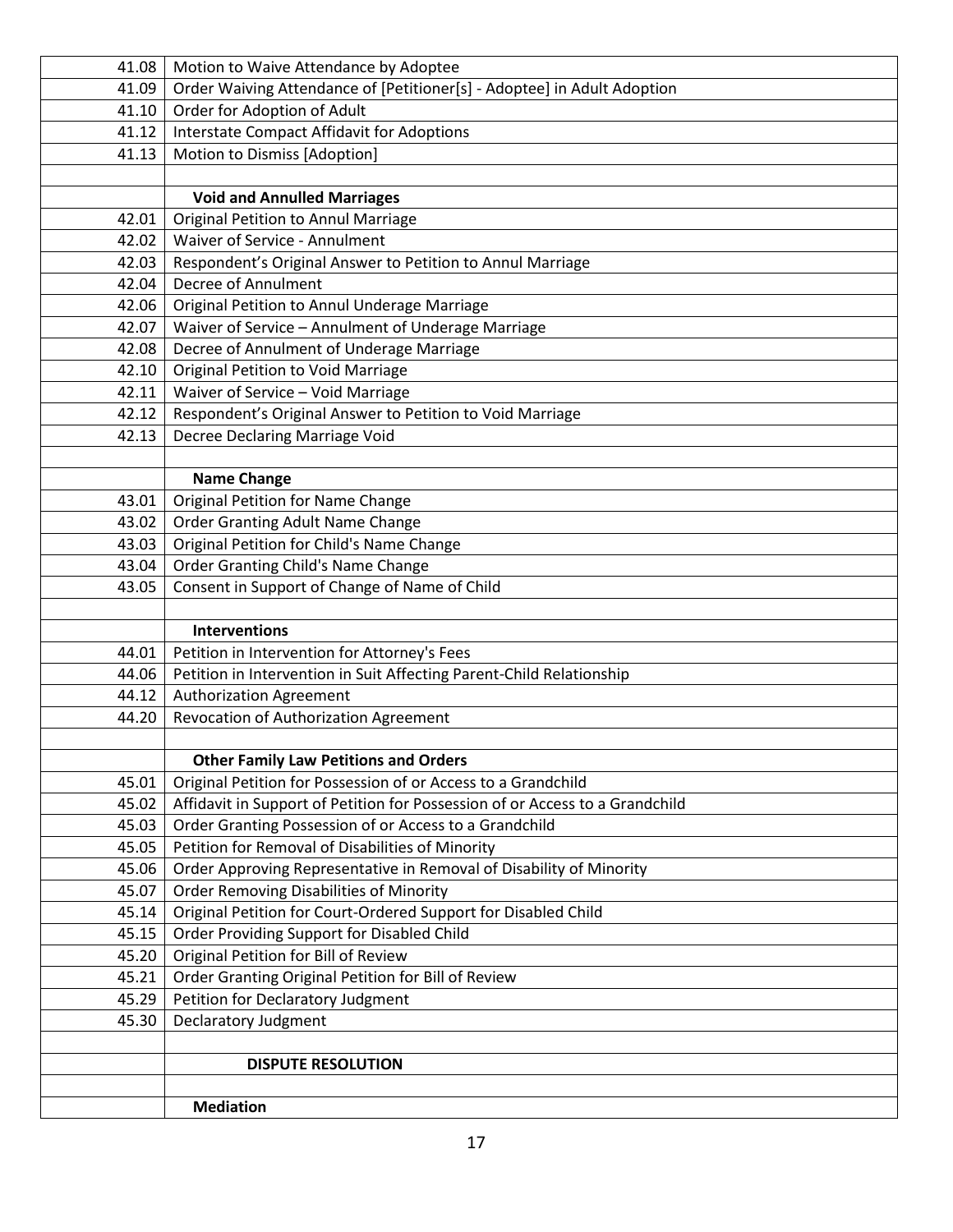| 46.01 | <b>Motion for Mediation</b>                                             |
|-------|-------------------------------------------------------------------------|
| 46.02 | Notice of Mediation Referral                                            |
| 46.03 | Objection to Referral to Mediation                                      |
| 46.04 | Order Sustaining Objection to Referral of Case to Mediation             |
| 46.05 | Order of Referral to Mediation                                          |
| 46.06 | Order Regarding Court Appointed Mediator                                |
| 46.07 | Notice of Mediation Setting                                             |
| 46.08 | <b>Mediation Issues Short Form</b>                                      |
| 46.09 | Mediation Issues Long Form                                              |
| 46.10 | <b>Mediation Preparation Checklist</b>                                  |
| 46.11 | <b>Mediated Settlement Agreement</b>                                    |
| 46.12 | <b>Ethical Guidelines for Mediators</b>                                 |
| 46.14 | Division of Parental Rights and Duties                                  |
| 46.15 | <b>Report of Mediation Results</b>                                      |
| 46.16 | Prove Up Affidavit MSA                                                  |
|       |                                                                         |
|       |                                                                         |
|       | <b>ADR</b>                                                              |
| 47.01 | [Joint] Motion for ADR Scheduling                                       |
| 47.02 | Protective Order for ADR Scheduling                                     |
| 47.03 | Objection to Referral to Mediation Based on Family Violence             |
| 47.04 | Response to Objection to Referral to Mediation Based on Family Violence |
| 47.05 | Order on Family Violence Objection to Mediation                         |
| 47.06 | <b>Family Law Mediation Rules</b>                                       |
| 47.07 | Order on Fees of Appointed Mediator                                     |
| 47.08 | [Petition - Motion] to Compel Arbitration                               |
| 47.09 | Response to [Petition - Motion] to Compel Arbitration                   |
| 47.10 | <b>Order Compelling Arbitration</b>                                     |
| 47.11 | [Joint] Motion for Arbitration Referral                                 |
| 47.12 | Agreed Order Referring Suit to Arbitration                              |
| 47.13 | Arbitrator's Introductory Letter                                        |
| 47.14 | Arbitration Fee Agreement                                               |
| 47.15 | Arbitration Agreement for Family Law                                    |
| 47.16 | Arbitration Rules for Family Law                                        |
| 47.17 | <b>Arbitration Checklist</b>                                            |
| 47.18 | Arbitrator's Award                                                      |
| 47.19 | Report on Arbitration Outcome to Court                                  |
| 47.20 | Order on Fees of Appointed Arbitrator                                   |
| 47.21 | [Petition - Motion] to Vacate Arbitrator's Award                        |
|       |                                                                         |
|       | <b>Collaborative</b>                                                    |
| 48.01 | <b>Collaborative Attorney Retainer Agreement</b>                        |
| 48.02 | Letter - Collaborative Law Spouse Invite                                |
| 48.03 | [Agreed] Motion for Continuance                                         |
| 48.04 | Order Granting Continuance of Case on Collaborate Docket                |
| 48.05 | <b>Collaborative Family Law Participation Agreement</b>                 |
| 48.06 | <b>Collaborative Law Participation Agreement Amendment</b>              |
| 48.07 | Agreement to Retain Neutral Professional                                |
| 48.08 | Notice of Agreement to Use Collaborative Law Process                    |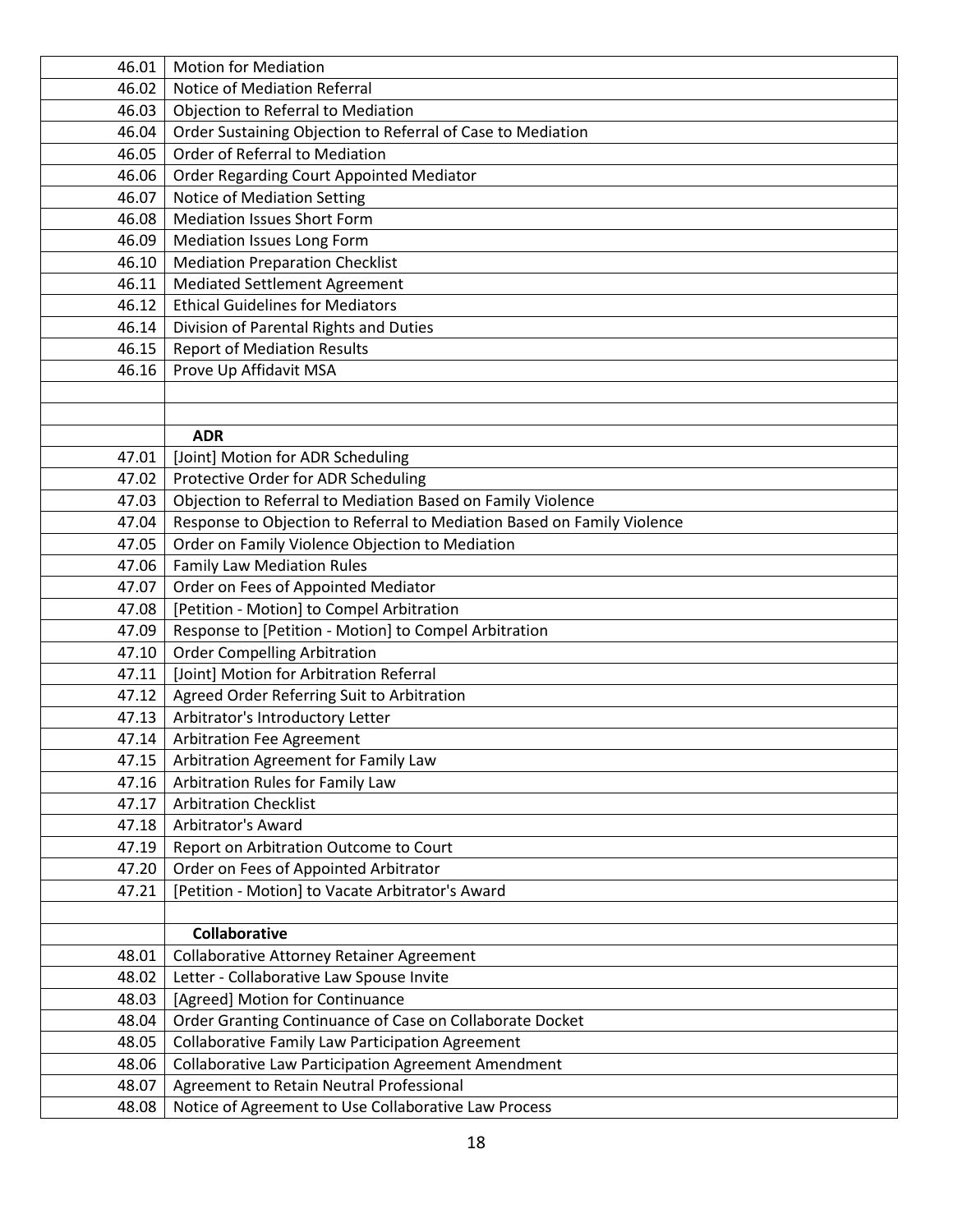| 48.09 | Order to Place Case on Collaborative Law Docket                             |
|-------|-----------------------------------------------------------------------------|
| 48.10 | Collaborative Family Law 180-Day Status Report                              |
| 48.11 | Notice of Conclusion of Collaborative Family Law Process                    |
| 48.12 | Notice of Settlement in Collaborative Family Law Process                    |
| 48.13 | Collaborative Law Settlement Agreement                                      |
| 48.15 | Notice of Collaborative Law Procedures Termination                          |
|       |                                                                             |
|       | <b>Cohabitation and Premarital - Separation Agreements</b>                  |
| 49.01 | <b>Cohabitation Agreement</b>                                               |
| 49.02 | Waiver of Privacy RE - Premarital Agreement                                 |
| 49.03 | <b>Premarital Agreement</b>                                                 |
| 49.04 | Post-nuptial Agreement                                                      |
| 49.05 | <b>Marital Property Agreement</b>                                           |
|       |                                                                             |
|       | <b>Post Trial and Appeal</b>                                                |
| 50.01 | Original Petition for Post-Decree Division of Property                      |
| 50.02 | Original Petition for Post-Decree Qualified Domestic Relations Order        |
| 50.05 | Motion to Set Aside Default Judgment                                        |
| 50.07 | Motion for New Trial on Judgment Following Citation by Publication          |
| 50.09 | Motion to Set Aside Default Judgment by Reason of Military Service          |
| 50.11 | Order on Motion to Set Aside Default Judgment                               |
| 50.13 | <b>Motion for New Trial</b>                                                 |
| 50.14 | <b>Order Granting New Trial</b>                                             |
| 50.16 | Motion for Judgment Nunc Pro Tunc                                           |
| 50.17 | Order Granting Judgment Nunc Pro Tunc                                       |
| 50.19 | Motion to Modify Judgment                                                   |
| 50.20 | <b>Order Modifying Judgment</b>                                             |
| 50.22 | Suit Affecting the Family Relationship Bureau Vital Statistics (Austin) BVS |
| 50.23 | Required Party Information in SAPCR                                         |
| 50.25 | Request for Findings in Support of Possession Order                         |
| 50.27 | Request for Findings in Child Support Order                                 |
| 50.29 | Request for Findings of Fact and Conclusions of Law                         |
| 50.31 | Notice of Past Due Findings of Fact and Conclusions of Law                  |
| 50.33 | Findings of Fact and Conclusions of Law                                     |
| 50.34 | Request for Additional or Amended Findings of Fact and Conclusions of Law   |
| 50.35 | Request for Abstract of Judgment [and Writ of Execution]                    |
| 50.36 | Abstract of Judgment                                                        |
| 50.37 | Notice of Appeal                                                            |
| 50.39 | Request for Preparation of Reporter's Record                                |
| 50.41 | Request for Preparation of Clerk's Record                                   |
| 50.45 | Designation of Additional Items to be Included in Clerk's Record            |
| 50.46 | Letter to Court Clerk - Submission of Written Designation for Filing        |
| 50.47 | Motion for Withdrawal of Exhibits                                           |
| 50.49 | Order for Withdrawal of Exhibits                                            |
| 50.50 | <b>Motion to Seal Court Records</b>                                         |
| 50.51 | <b>Order Sealing Court Records</b>                                          |
| 50.53 | Motion for Temporary Orders During Appeal                                   |
| 50.54 | Order on Motion for Temporary Orders During Appeal (simple)                 |
|       |                                                                             |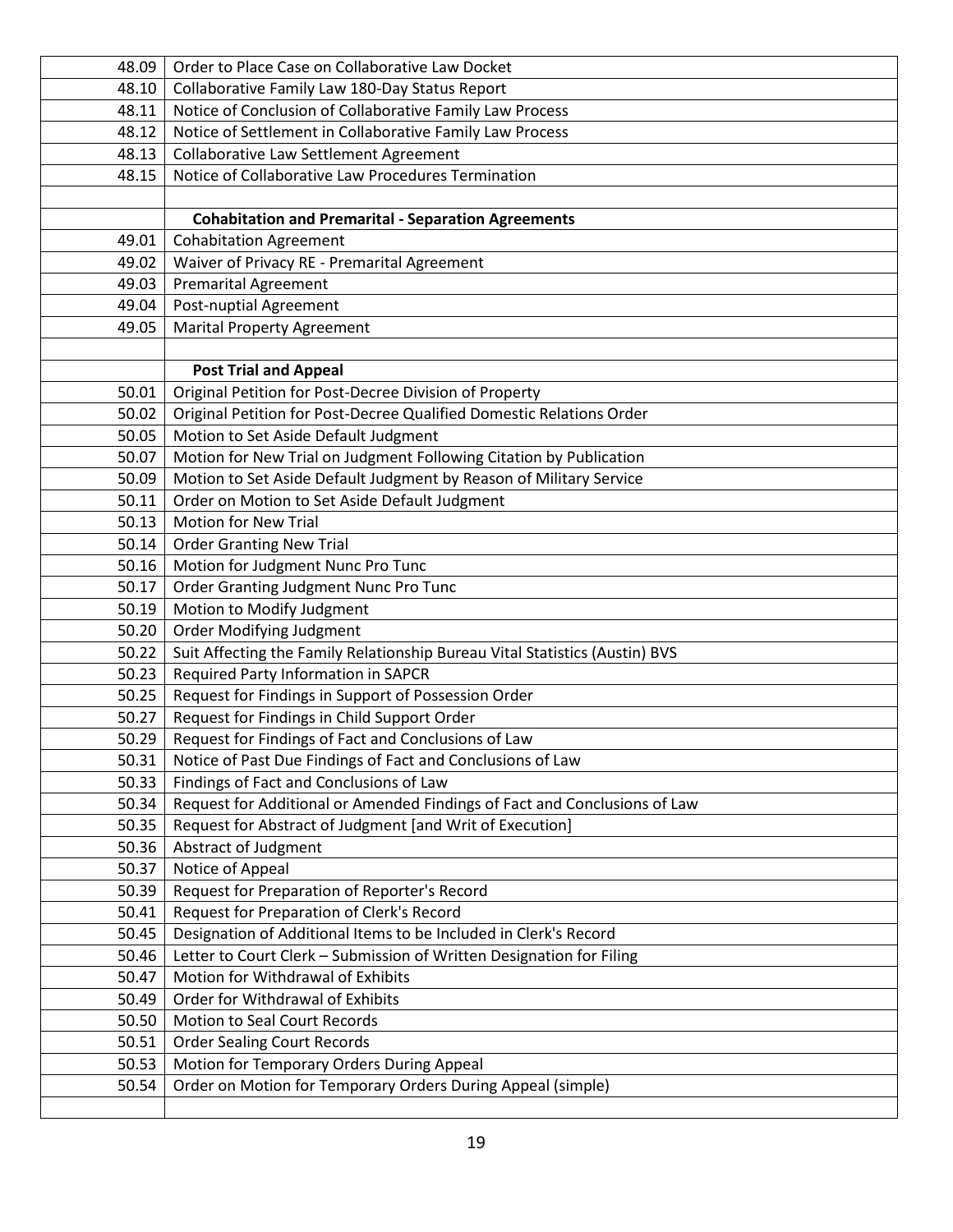|       | <b>Uniform Interstate Family Support Act</b>                     |
|-------|------------------------------------------------------------------|
| 51.01 | Transmittal #1 - Initial Request                                 |
| 51.02 | Transmittal #2 - Subsequent Actions                              |
| 51.03 | Transmittal #3 - Request for Assistance or Discovery             |
| 51.10 | Child Support Locate Request                                     |
| 51.11 | <b>Confidential Information Form</b>                             |
| 51.13 | Personal Information Form                                        |
| 51.14 | Transmittal #1 - Initial Request Acknowledgment                  |
| 51.15 | <b>Uniform Support Petition</b>                                  |
| 51.19 | Letter to Clerk - Registration of Support Order [UIFSA subch. G] |
| 51.20 | Letter to Clerk - Registration of Support Order [UIFSA subch. H] |
| 51.21 | Notice - Registration of Support Order [UIFSA subch. G]          |
| 51.22 | Notice - Registration of Support Order [UIFSA subch. H]          |
| 51.23 | <b>Registration Information (UIFSA)</b>                          |
|       |                                                                  |
|       |                                                                  |
|       |                                                                  |



## Family Law – Local Forms Table of Contents

| <b>ARANSAS COUNTY</b>                                                          |
|--------------------------------------------------------------------------------|
| <b>Standing Orders</b>                                                         |
| <b>E-filing Service Request</b>                                                |
|                                                                                |
| <b>ARCHER COUNTY</b>                                                           |
| Standing Temporary Injunction in Family Law Cases (Archer)                     |
|                                                                                |
| <b>ARMSTRONG COUNTY</b>                                                        |
| Standing Order Regarding Children, Property, and Conduct (Armstrong)           |
|                                                                                |
| <b>BANDERA COUNTY</b>                                                          |
| Standing Order Regarding Children, Property and Conduct (Bandera)              |
| Order for Remote Hearings (Bandera)                                            |
|                                                                                |
| <b>BASTROP COUNTY</b>                                                          |
| <b>Standing Order (Bastrop)</b>                                                |
|                                                                                |
| <b>BEE COUNTY</b>                                                              |
| <b>Standing Order (Bee)</b>                                                    |
|                                                                                |
| <b>BELL COUNTY</b>                                                             |
| Standing Order Regarding Children, Property, and Conduct of the Parties (Bell) |
|                                                                                |
| <b>BEXAR COUNTY</b>                                                            |
|                                                                                |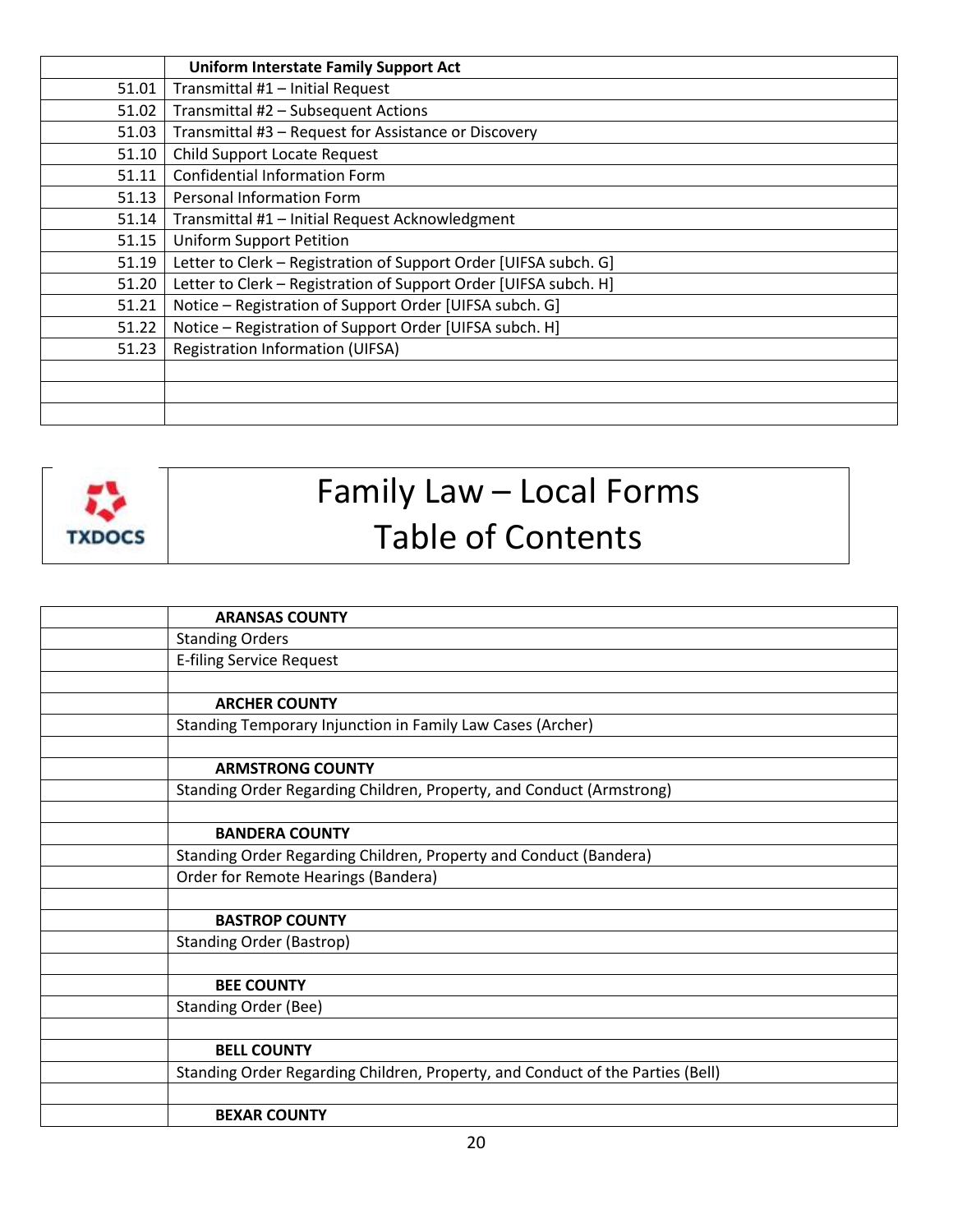| LegalEase Authorization Form (Bexar)                                                    |
|-----------------------------------------------------------------------------------------|
| Income and Expense Sheet (Bexar)                                                        |
| Request for Subpoena Only (Bexar)                                                       |
| <b>Request for Process (Bexar)</b>                                                      |
| Request for Issuance of Employer's Order to Withhold Income (Bexar)                     |
| Request for Certified Copy of Order to Terminate Withholding (Bexar)                    |
| <b>Rules for Mediation (Bexar)</b>                                                      |
| <b>Standing Order (Bexar)</b>                                                           |
| Notice of Hearing De Novo Before Referring Court (Bexar)                                |
| Notice of Hearing in Compliance With COVID-19 Court Operations Plan (Bexar)             |
| Notice of Setting in Monitoring Court (Bexar)                                           |
|                                                                                         |
| <b>BLANCO COUNTY</b>                                                                    |
| Standing Orders Regarding Property and Conduct of Parties (Blanco)                      |
|                                                                                         |
| <b>BOSQUE COUNTY</b>                                                                    |
| Standing Order Regarding Property and Conduct of the Parties (Bosque)                   |
|                                                                                         |
| <b>BOWIE COUNTY</b>                                                                     |
| <b>Registry Deposit (Bowie)</b>                                                         |
| Application to Withdraw Funds (Bowie)                                                   |
| Motion to Withdraw Funds (Age of Majority) (Bowie)                                      |
| Order to Withdraw Funds (Age of Majority) (Bowie)                                       |
| Motion to Withdraw Funds (Health and Support of Child) (Bowie)                          |
| Order to Withdraw Funds (Health and Support of Child) (Bowie)                           |
|                                                                                         |
| <b>BRAZORIA COUNTY</b>                                                                  |
| 23 <sup>RD</sup> District Court Trial Setting (Brazoria)                                |
| 149 <sup>th</sup> Agreed Docket Control Order (Brazoria)                                |
| 149 <sup>th</sup> Civil Docket Trial Request (Brazoria)                                 |
| 239 <sup>th</sup> Trial Setting Request (Brazoria)                                      |
| 300 <sup>th</sup> Attorney Fees and Expense Voucher (Brazoria)                          |
| 300 <sup>th</sup> Agreed Temporary Orders or Rule 11 Agreement (Brazoria)               |
| 300 <sup>th</sup> Financial Information Sheet (Brazoria)                                |
| 300 <sup>th</sup> Request for First Setting Contested Non-Jury Trial (Brazoria)         |
| 300 <sup>th</sup> Status of Pretrial Conference Report (Brazoria)                       |
| 300 <sup>th</sup> Scheduling Order and Notice of Intent to Dismiss (Brazoria)           |
| 300 <sup>th</sup> Statement of Compliance (Brazoria)                                    |
| 412 <sup>th</sup> Application Attorney Ad Litem, Guardian Ad Litem, Mediator (Brazoria) |
| 412 <sup>th</sup> Docket Control Order (Brazoria)                                       |
| 412 <sup>th</sup> Trial Setting Request (Brazoria)                                      |
|                                                                                         |
| <b>BRAZOS COUNTY</b>                                                                    |
| Standing Order Regarding Property and Conduct of the Parties (Brazos)                   |
|                                                                                         |
| <b>BREWSTER COUNTY</b>                                                                  |
| Standing Order for In-Person Hearings (Brewster)                                        |
|                                                                                         |
| <b>BURNET COUNTY</b>                                                                    |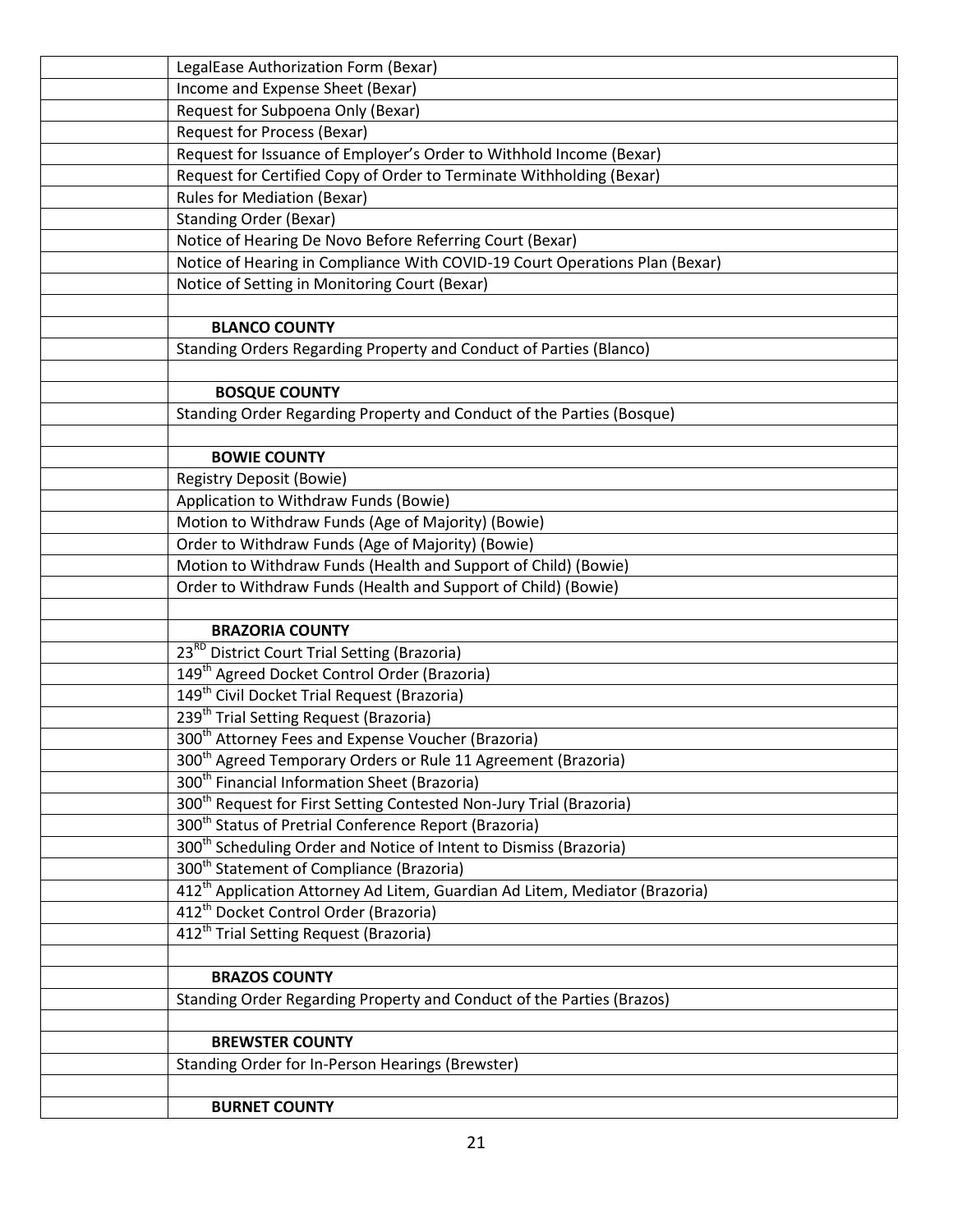| Standing Order Regarding Property and Conduct of Parties (Burnet)                                                  |
|--------------------------------------------------------------------------------------------------------------------|
|                                                                                                                    |
| <b>CALDWELL COUNTY</b>                                                                                             |
| <b>Standing Order (Caldwell)</b>                                                                                   |
| <b>CALHOUN COUNTY</b>                                                                                              |
| <b>Standing Order (Calhoun)</b>                                                                                    |
|                                                                                                                    |
| <b>CAMERON COUNTY</b>                                                                                              |
| Copy Request Form (Cameron)                                                                                        |
| Local Rules (Cameron)                                                                                              |
|                                                                                                                    |
| <b>CAMP COUNTY</b>                                                                                                 |
| Standing Order Regarding Property and Conduct of the Parties (Camp)                                                |
|                                                                                                                    |
| <b>CHAMBERS COUNTY</b>                                                                                             |
| Standing Order Regarding Property and Conduct of the Parties (Chambers)                                            |
|                                                                                                                    |
| <b>CLAY COUNTY</b>                                                                                                 |
| Standing Temporary Injunction in Family Law Cases (Clay)                                                           |
|                                                                                                                    |
| <b>COKE COUNTY</b>                                                                                                 |
| Standing Orders Regarding Property and Conduct of the Parties (Coke)                                               |
|                                                                                                                    |
| <b>COLLIN COUNTY</b>                                                                                               |
| Change of Address (Collin)                                                                                         |
| Child Support Account Set Up Form (Collin)<br>Request for Issuance of Employer's Order to Withhold Income (Collin) |
| Record Request Form (Collin)                                                                                       |
| Subpoena Request Form (Collin)                                                                                     |
| Standing Order Regarding Children, Property and Conduct of the Parties (Collin)                                    |
|                                                                                                                    |
| <b>COLORADO COUNTY</b>                                                                                             |
| Standing Order Regarding Property and Conduct of the Parties (Colorado)                                            |
|                                                                                                                    |
| <b>COMAL COUNTY</b>                                                                                                |
| Child Support Disbursement Unit Registry Information (Comal)                                                       |
| <b>Request for Process (Comal)</b>                                                                                 |
| Standing Order Regarding Children, Property and Conduct of the Parties (Comal)                                     |
|                                                                                                                    |
| <b>COMANCHE COUNTY</b>                                                                                             |
| Standing Orders for 220 <sup>th</sup> District Court (Comanche)                                                    |
|                                                                                                                    |
| <b>CONCHO COUNTY</b>                                                                                               |
| Standing Orders Regarding Property and Conduct of the Parties (Concho)                                             |
|                                                                                                                    |
| <b>CORYELL COUNTY</b>                                                                                              |
| Standing Order Regarding Property and Conduct of Parties (Coryell)                                                 |
|                                                                                                                    |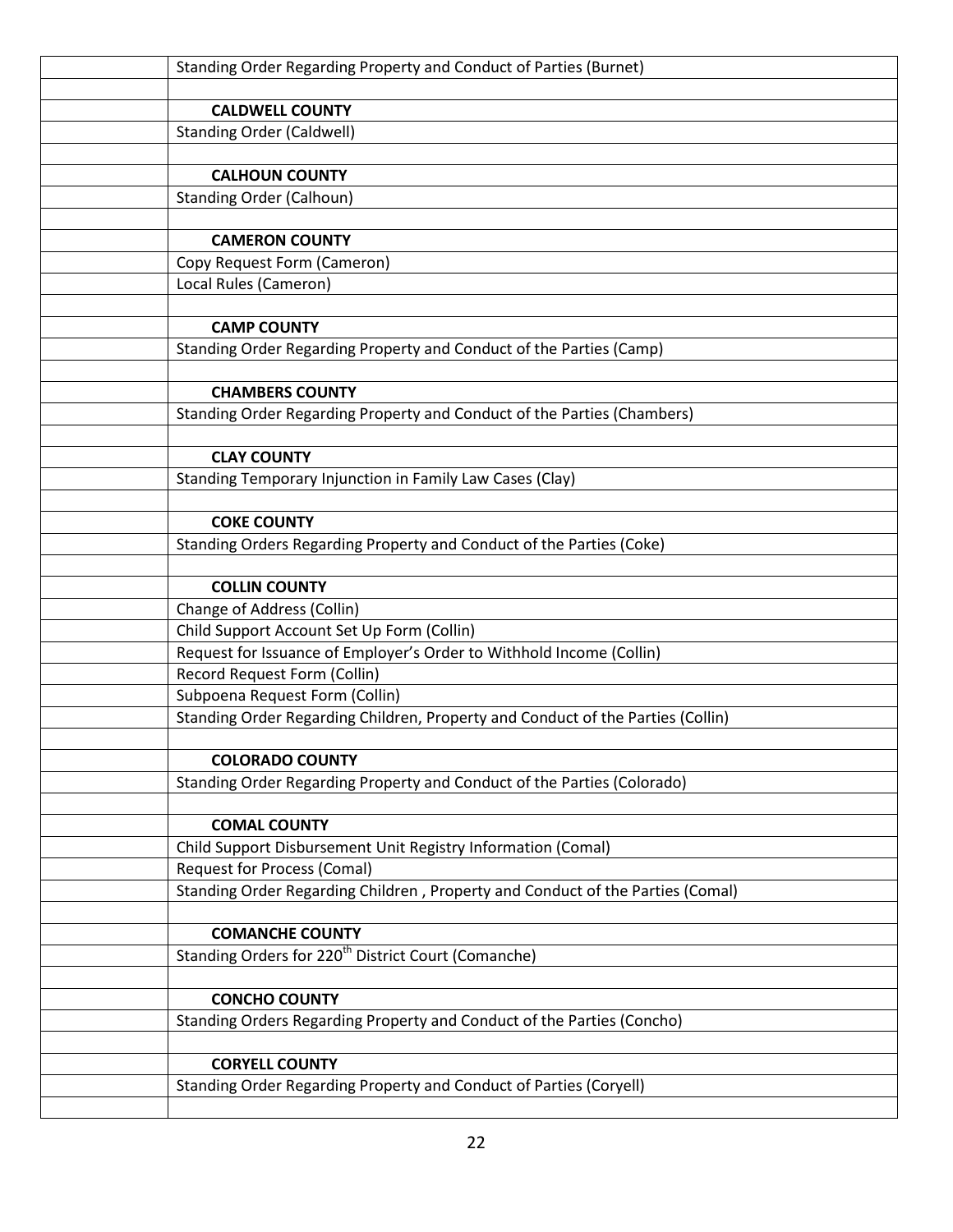| <b>CULBERSON COUNTY</b>                                                                                                                      |
|----------------------------------------------------------------------------------------------------------------------------------------------|
| Standing Order on Motions for Default Judgment (Culberson)                                                                                   |
| Standing Order on In-Person Hearings (Culberson)                                                                                             |
|                                                                                                                                              |
| <b>DALLAS COUNTY</b>                                                                                                                         |
| Request for Issuance of Employer's Order to Withhold Income of Writ to Withhold (Dallas)                                                     |
| Record of Support - Blue Form v3 (Dallas)                                                                                                    |
| Affidavit of Party Requesting Name Change (Dallas)                                                                                           |
| <b>Change of Address (Dallas)</b>                                                                                                            |
| Certificate of Last Known Address (Dallas)                                                                                                   |
| Notice of Hearing (Dallas)                                                                                                                   |
| <b>Order for Capias (Dallas)</b>                                                                                                             |
| Order Extending Temporary Restraining Order (Dallas)                                                                                         |
| Digital Record Copy Request Form (Dallas)                                                                                                    |
| Request and Order to Open Sealed File (Dallas)                                                                                               |
| <b>Standing Orders (Dallas)</b>                                                                                                              |
|                                                                                                                                              |
| <b>DELTA COUNTY</b>                                                                                                                          |
| <b>Standing Order (Delta)</b>                                                                                                                |
| <b>Emergency Standing Order (Delta)</b>                                                                                                      |
|                                                                                                                                              |
| <b>DENTON COUNTY</b>                                                                                                                         |
| Request for Issuance of an Order Withholding to Employer (Denton)                                                                            |
| Request for Access to Sealed Records (Denton)                                                                                                |
| Request for Issuance for an Order of Sale - E-Filed (Denton)                                                                                 |
| Request for Subpoena (Denton)                                                                                                                |
|                                                                                                                                              |
| <b>DEWITT COUNTY</b>                                                                                                                         |
| <b>Standing Order (DeWitt)</b>                                                                                                               |
|                                                                                                                                              |
| <b>EL PASO COUNTY</b>                                                                                                                        |
| Abstract and Writ Request Form (El Paso)                                                                                                     |
| Jury Request Form (El Paso)                                                                                                                  |
| <b>SAPCR Information Sheet (El Paso)</b>                                                                                                     |
| Case Screening Instrument (El Paso)                                                                                                          |
| Standing Order on Motions for Default Judgment (El Paso)                                                                                     |
|                                                                                                                                              |
| <b>ELLIS COUNTY</b>                                                                                                                          |
| Family Case Information Sheet (Ellis)                                                                                                        |
| State Disbursement Unit Required Information (Ellis)                                                                                         |
| <b>Agreed Continuance (Ellis)</b><br>378 <sup>th</sup> Contested Property Inventory (Ellis)                                                  |
|                                                                                                                                              |
| Request for Setting (Ellis)                                                                                                                  |
| Respondent's Claim (Ellis)                                                                                                                   |
| <b>ERATH COUNTY</b>                                                                                                                          |
|                                                                                                                                              |
| Standing Order Regarding Children, Property, and Conduct of Parties (Erath)<br>Standing Order - Child Born by Man Other than Husband (Erath) |
|                                                                                                                                              |
| <b>Standing Order Certificate (Erath)</b>                                                                                                    |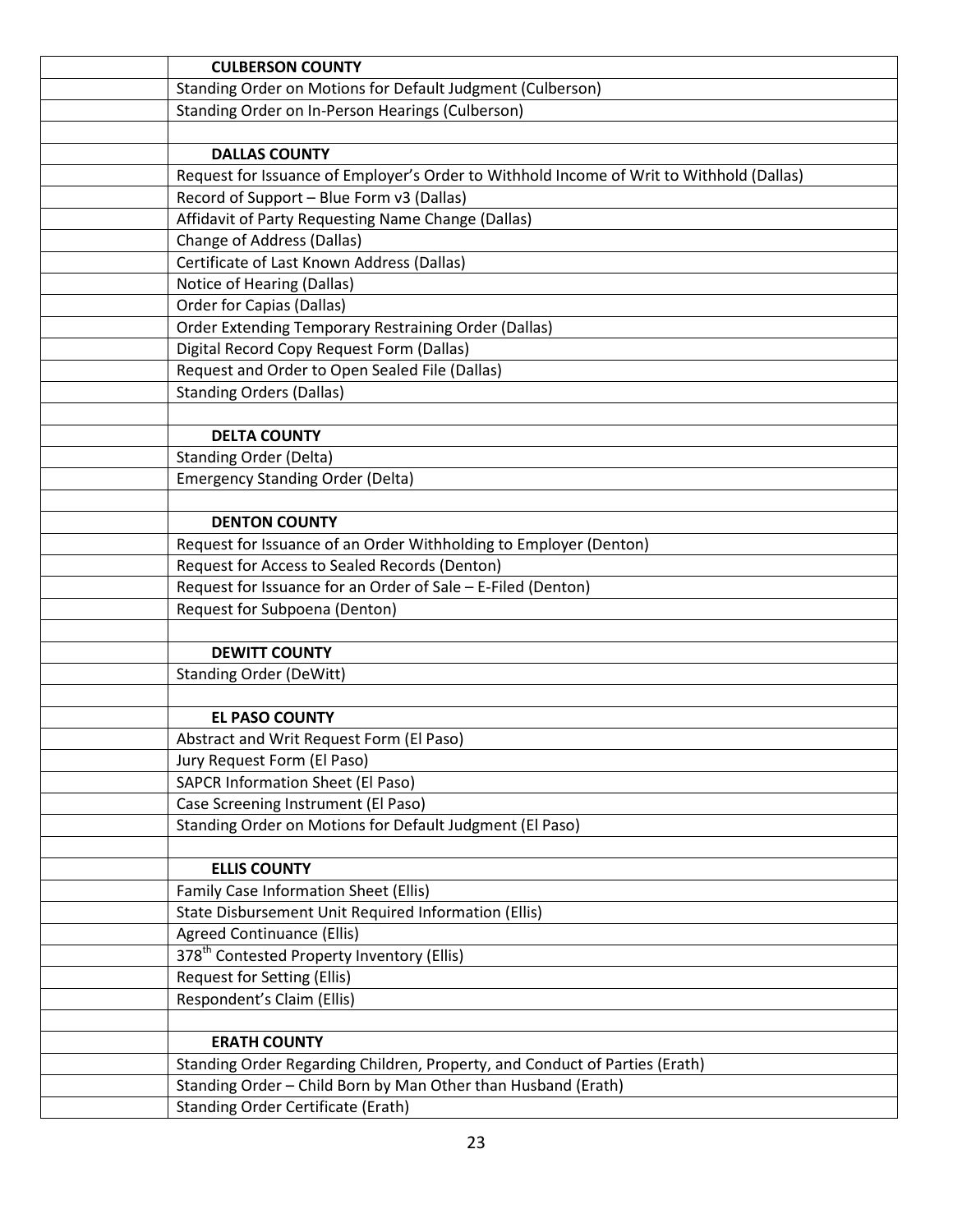| <b>FANNIN COUNTY</b>                                                             |
|----------------------------------------------------------------------------------|
| General Order Regarding Child Custody (Fannin)                                   |
| <b>Standing Order Regarding Child Protection Cases (Fannin)</b>                  |
|                                                                                  |
| <b>FISHER COUNTY</b>                                                             |
| Standing Order Regarding Children, Property and Conduct of Parties (Fisher)      |
|                                                                                  |
| <b>FORT BEND COUNTY</b>                                                          |
| Order Transferring Child Support Payments (Fort Bend)                            |
| Confidential Information Request Form (Fort Bend)                                |
| Request for Issuance of Employer's Order to Withhold Spousal Support (Fort Bend) |
| Request for Issuance of Employer's Order to Withhold Income (Fort Bend)          |
| Request for Issuance of Employer's Order to Withhold Attorney's Fees (Fort Bend) |
| Order to Terminate Wage Withholding for Child Support (Fort Bend)                |
| Jury Fee Paid Form (Fort Bend)                                                   |
| Subpoena (Fort Bend)                                                             |
| Subpoena Depo (Fort Bend)                                                        |
| Subpoena Civil Duces Tecum (Fort Bend)                                           |
| Subpoena Depo Duces Tecum (Fort Bend)                                            |
| 328 <sup>th</sup> Trial Setting Request (Fort Bend)                              |
| 387 <sup>th</sup> Trial Setting Request (Fort Bend)                              |
| 505 <sup>th</sup> Trial Setting Request (Fort Bend)                              |
|                                                                                  |
| <b>FRANKLIN COUNTY</b>                                                           |
| <b>Standing Orders (Franklin)</b>                                                |
| <b>Emergency Standing Order (Franklin)</b>                                       |
| <b>FRIO COUNTY</b>                                                               |
| Standing Order Regarding Property, Children and Conduct of Parties (Frio)        |
|                                                                                  |
| <b>GALVESTON COUNTY</b>                                                          |
| Motion for Subsidized Mediation (Galveston)                                      |
| Order on Motion for Subsidized Mediation (Galveston)                             |
| <b>Mediation Reporting Form (Galveston)</b>                                      |
| Subpoena Duces Tecum (Galveston)                                                 |
| Subpoena for Witness Deposition (Galveston)                                      |
| Social Security Redaction Cover Sheet (Galveston)                                |
| <b>Request for Social Security Redaction (Galveston)</b>                         |
| Request for Notice to Employer to Withhold Income From Earnings (Galveston)      |
| Request for Copies of Documents (Galveston)                                      |
| Request for Issuance of Service (Galveston)                                      |
| Request for Abstract of Judgment (Galveston)                                     |
|                                                                                  |
| <b>GILLESPIE COUNTY</b>                                                          |
| Standing Order Regarding Property and Conduct of the Parties (Gillespie)         |
| Order for Remote Hearings (Gillespie)                                            |
|                                                                                  |
| <b>GOLIAD COUNTY</b>                                                             |
|                                                                                  |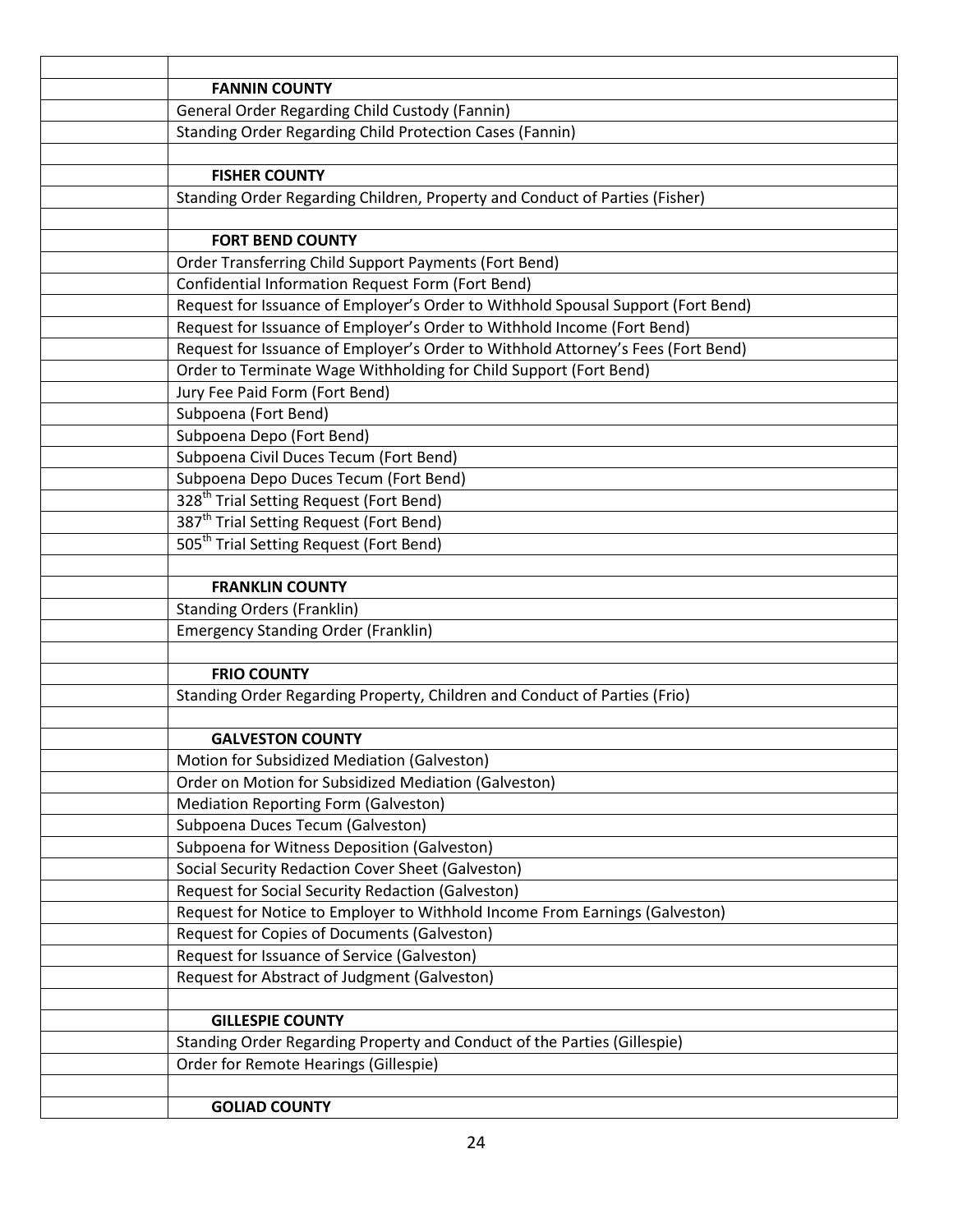| <b>Standing Order (Goliad)</b>                                               |
|------------------------------------------------------------------------------|
|                                                                              |
| <b>GONZALES COUNTY</b>                                                       |
| Standing Order Regarding Property and Conduct of the Parties (Gonzales)      |
|                                                                              |
| <b>GRAY COUNTY</b>                                                           |
| 223 <sup>rd</sup> – Standing Orders (Gray)                                   |
| $223^{rd}$ – Request for Hearing (Gray)                                      |
|                                                                              |
| <b>GRAYSON COUNTY</b>                                                        |
| Child Support Activation Form (Grayson)                                      |
| Request for Issuance of Order Withholding Income for Child Support (Grayson) |
| <b>Standing Order (Grayson)</b>                                              |
|                                                                              |
| <b>GRIMES COUNTY</b>                                                         |
| Standing Order Regarding Property, Children and Conduct of Parties (Grimes)  |
|                                                                              |
| <b>HAMILTON COUNTY</b>                                                       |
| Standing Order for 220 <sup>th</sup> District Court (Hamilton)               |
|                                                                              |
| <b>HARRIS COUNTY</b>                                                         |
| Motion to Compel - Temp Orders Financial Info - Local Rule 4.1 (Harris)      |
| Motion to Compel - Financial Info - Local Rule 4.2 (Harris)                  |
| <b>Agreed Temporary Order (Harris)</b>                                       |
| Order for Child Custody Evaluation (Harris)                                  |
| Order for Evaluation in Contested Adoption (Harris)                          |
| <b>Order for Adoption Evaluation (Harris)</b>                                |
| Appointee Fee Report (Harris)                                                |
| Attorney Fees Expense Claim - Dist Ct. Appearance (Harris)                   |
| Attorney Fees Expense Claim - Title IVD Courts (Harris)                      |
| Out of Court Hours Log - Family District Courts (Harris)                     |
| Request for Civil or Family Post Judgment Writs (Harris)                     |
| Request and Order to Open Sealed Case (Harris)                               |
| Civil Process Request (Harris)                                               |
| Financial Information Form for Family Courts (Harris)                        |
| Protective Order Address Form (Harris)                                       |
| <b>Child Support Information Sheet (Harris)</b>                              |
| Family Information Form (Harris)                                             |
| Descriptor Information Form on Respondent (Harris)                           |
| Request for Abstract of Judgment (Harris)                                    |
|                                                                              |
| <b>HAYS COUNTY</b>                                                           |
| Financial Information Statement (Hays)                                       |
| Request for Issuance of Withholding Order - Child Support (Hays)             |
| Request for Termination or Modification of Child Support Withholding (Hays)  |
| Request for Voluntary Writ of Withholding (Hays)                             |
| Request for Issuance of Withholding Order for Spousal Maintenance (Hays)     |
| Request for Civil Subpoena (Hays)                                            |
| Request for Issuance of Process (Hays)                                       |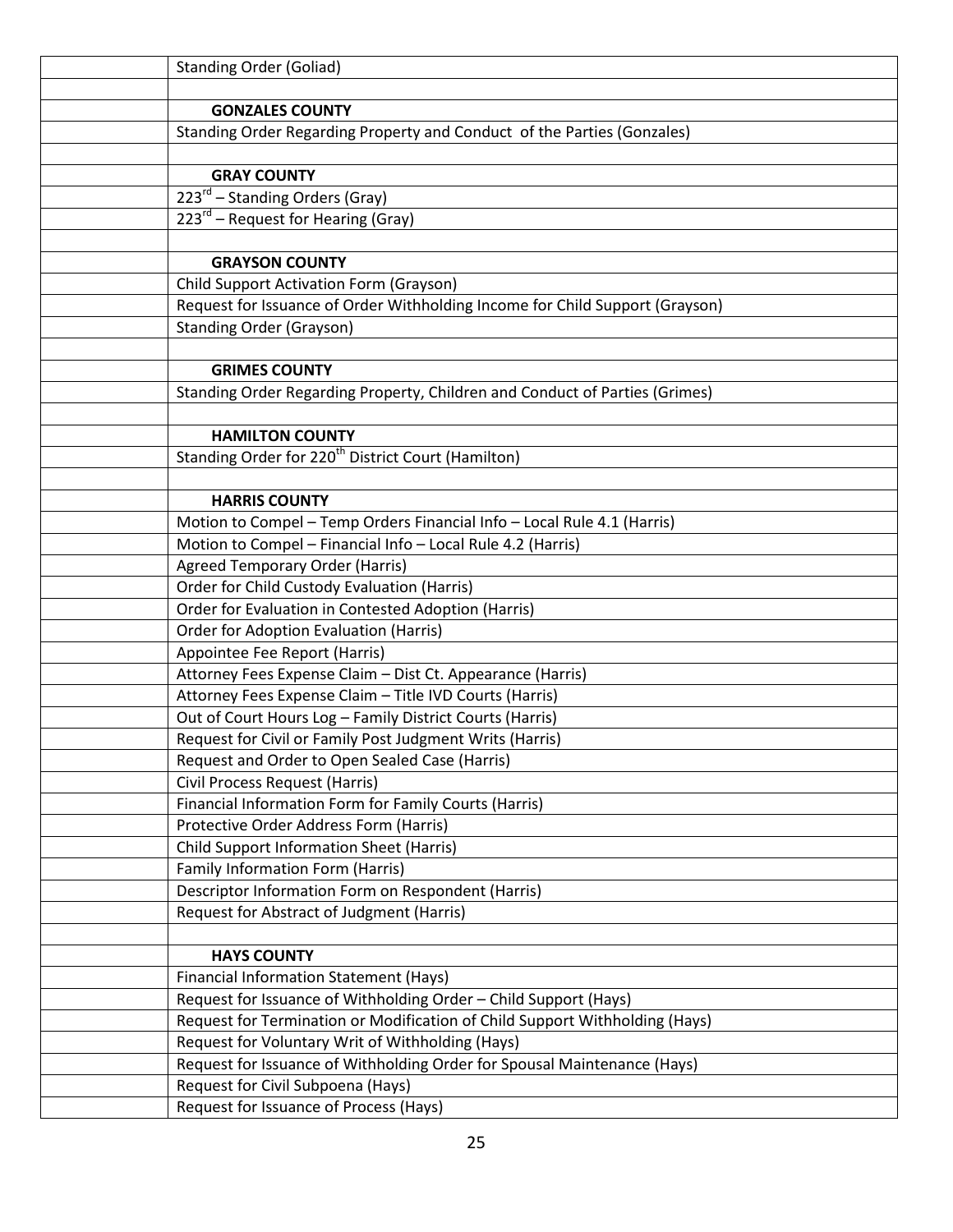| Request for Post Judgment Writ - Civil and Family (Hays)                         |
|----------------------------------------------------------------------------------|
| Request for Abstract of Judgment (Hays)                                          |
| Standing Orders Regarding Children, Property, and Conduct of the Parties (Hays)  |
|                                                                                  |
| <b>HIDALGO COUNTY</b>                                                            |
| Request to Redact Social Security Number (Hidalgo)                               |
|                                                                                  |
| <b>HOOD COUNTY</b>                                                               |
| Standing Order Regarding Property and Conduct (Hood)                             |
|                                                                                  |
| <b>HOPKINS COUNTY</b>                                                            |
| <b>Standing Orders (Hopkins)</b>                                                 |
| <b>HUDSPETH COUNTY</b>                                                           |
| Standing Order on Motions for Default Judgment (Hudspeth)                        |
| Standing Order for In-Person Hearings (Hudspeth)                                 |
| Standing Order for 316 <sup>th</sup> District Court (Hudspeth)                   |
|                                                                                  |
| <b>HUNT COUNTY</b>                                                               |
| <b>Standing Orders (Hunt)</b>                                                    |
|                                                                                  |
| <b>IRION COUNTY</b>                                                              |
| Standing Orders Regarding Property and Conduct of the Parties (Irion)            |
|                                                                                  |
| <b>JACKSON COUNTY</b>                                                            |
| <b>Standing Order (Jackson)</b>                                                  |
|                                                                                  |
| <b>JASPER COUNTY</b>                                                             |
| Standing Order Regarding Children, Pets, Property, and Conduct (Jasper)          |
|                                                                                  |
| <b>JEFF DAVIS COUNTY</b>                                                         |
| Standing Order for In-Person Hearings (Jeff Davis)                               |
|                                                                                  |
| <b>JEFFERSON COUNTY</b>                                                          |
| Request for Process (Jefferson)                                                  |
| <b>JIM WELLS COUNTY</b>                                                          |
| <b>Standing Orders (Jim Wells)</b>                                               |
|                                                                                  |
| <b>KARNES COUNTY</b>                                                             |
| Standing Order Regarding Children, Property, and Conduct of Parties (Karnes)     |
| <b>Request for Process (Karnes)</b>                                              |
|                                                                                  |
| <b>KAUFMAN COUNTY</b>                                                            |
| Case Information Sheet (Kaufman)                                                 |
| Standing Order Regarding Children, Property and Conduct of the Parties (Kaufman) |
| Emergency Standing Order Regarding Possession During School Closure (Kaufman)    |
|                                                                                  |
| <b>KENDALL COUNTY</b>                                                            |
|                                                                                  |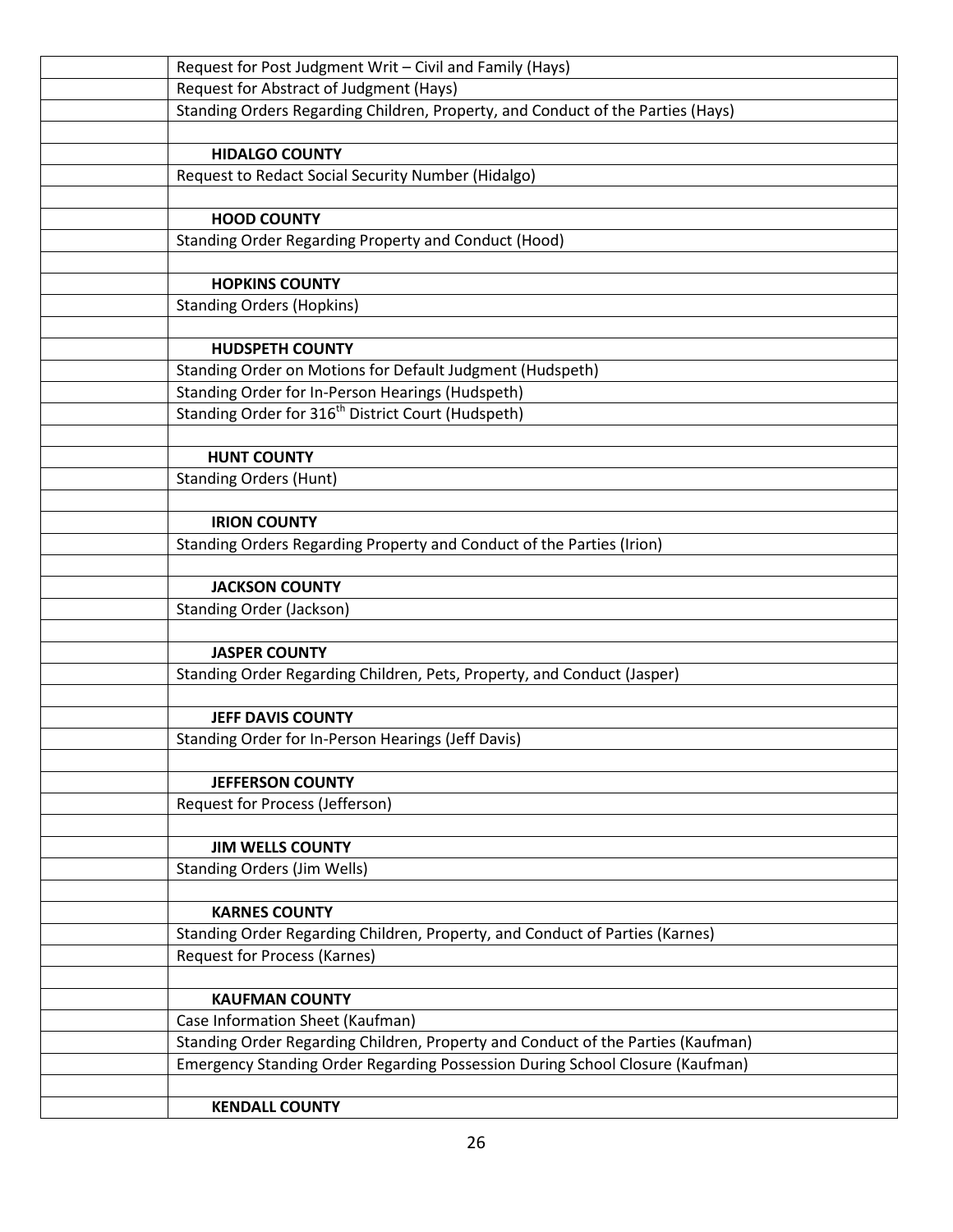| Order for Remote Hearings (Kendall)                                          |
|------------------------------------------------------------------------------|
|                                                                              |
| <b>KERR COUNTY</b>                                                           |
| Standing Order Regarding Property and Conduct of the Parties (Kerr)          |
| Order for Remote Hearings (Kerr)                                             |
|                                                                              |
| <b>LAMAR COUNTY</b>                                                          |
| <b>Emergency Standing Order (Lamar)</b>                                      |
|                                                                              |
| <b>LASALLE COUNTY</b>                                                        |
| Standing Order Regarding Children, Property and Conduct of Parties (LaSalle) |
|                                                                              |
| <b>LAVACA COUNTY</b>                                                         |
| Standing Orders Regarding Property and Conduct of Parties (Lavaca)           |
|                                                                              |
| <b>LEON COUNTY</b>                                                           |
| <b>Standing Order (Leon)</b>                                                 |
|                                                                              |
| <b>LIVE OAK COUNTY</b>                                                       |
| <b>Standing Order (Live Oak)</b>                                             |
| <b>LLANO COUNTY</b>                                                          |
| Standing Order Regarding Property and Conduct of Parties (Llano)             |
|                                                                              |
| <b>LUBBOCK COUNTY</b>                                                        |
| Fact Sheet - Alimony (Lubbock)                                               |
| Fact Sheet - Child Support (Lubbock)                                         |
| <b>Support Information Form (Lubbock)</b>                                    |
| Change of Name - Child Support (Lubbock)                                     |
| Request for Issuance of Employer's Order to Withhold Income (Lubbock)        |
| Change of Address - Payee (Lubbock)                                          |
| Sensitive Data Exclusion Form (Lubbock)                                      |
| Application for Issuance of Subpoena (Lubbock)                               |
| Process Request (Lubbock)                                                    |
| Request for Post-Judgment Writs (Lubbock)                                    |
| Change of Address - Payor (Lubbock)                                          |
| <b>Custodial Accounts Information Sheet (Lubbock)</b>                        |
| Request for Payment of Court Appointment Fees (Lubbock)                      |
| Request for Abstract of Judgment (Lubbock)                                   |
| Request for Hearing (Lubbock)                                                |
|                                                                              |
| <b>MASON COUNTY</b>                                                          |
| Standing Order Regarding Property and Conduct (Mason)                        |
|                                                                              |
| <b>MAVERICK COUNTY</b>                                                       |
| Standing Order Regarding Children, Property, and Conduct (Maverick)          |
|                                                                              |
| <b>MCMULLEN COUNTY</b>                                                       |
| <b>Standing Order (McMullen)</b>                                             |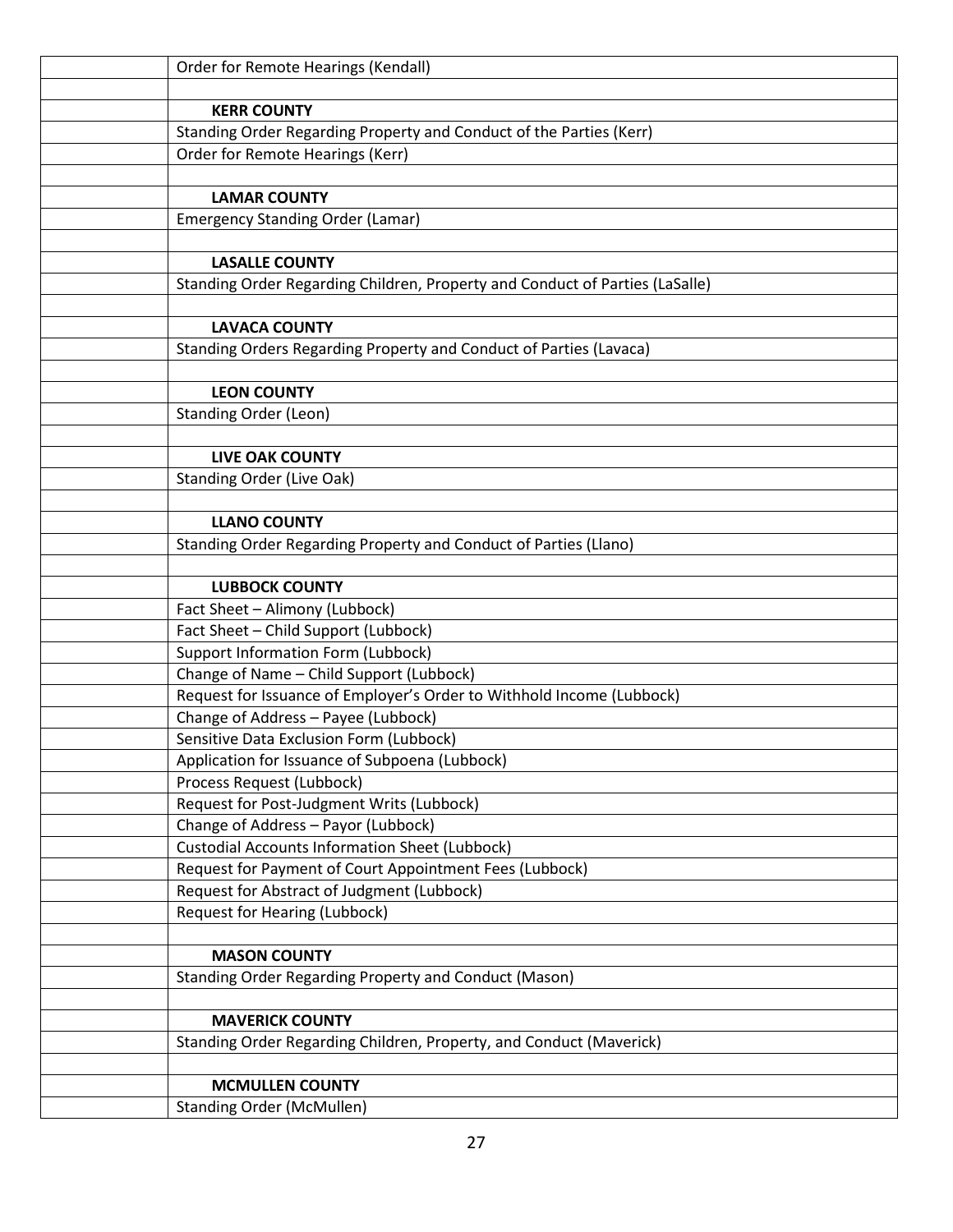| <b>MEDINA COUNTY</b>                                                                                        |
|-------------------------------------------------------------------------------------------------------------|
| Order for Remote Hearings (Medina)                                                                          |
|                                                                                                             |
| <b>MIDLAND COUNTY</b>                                                                                       |
| Application for Subpoena (Midland)                                                                          |
| Civil Service Sheet (Midland)                                                                               |
| Motion and Order to Terminate Income Withholding (Midland)                                                  |
| Application for Abstract and or Execution (Midland)                                                         |
|                                                                                                             |
| <b>MITCHELL COUNTY</b>                                                                                      |
| Standing Order - Parenting Through Divorce (Mitchell)                                                       |
|                                                                                                             |
| <b>MONTAGUE COUNTY</b>                                                                                      |
| Standing Temporary Injunction in Family Law Cases (Montague)                                                |
|                                                                                                             |
| <b>MONTGOMERY COUNTY</b>                                                                                    |
| Case Information Filing Sheet (Montgomery)                                                                  |
| Request for Trial Setting (Montgomery)                                                                      |
| Request for Abstract of Judgment and or Writ of Execution (Montgomery)                                      |
| Motion to Withdraw Funds - Invested Minor (Montgomery)<br>Motion to Withdraw Funds - Non-Minor (Montgomery) |
| Standing Order Regarding Children, Pets, Property, and Conduct of the Parties (Montgomery)                  |
|                                                                                                             |
| <b>MORRIS COUNTY</b>                                                                                        |
| Standing Order Regarding Property and Conduct of the Parties (Morris)                                       |
|                                                                                                             |
| <b>NAVARRO COUNTY</b>                                                                                       |
| Standing Order Regarding Children, Property and Conduct of the Parties (Navarro)                            |
|                                                                                                             |
| <b>NEWTON COUNTY</b>                                                                                        |
| Standing Order Regarding Children, Pets, Property, and Conduct (Newton)                                     |
|                                                                                                             |
| <b>NUECES COUNTY</b>                                                                                        |
| Affidavit of Indigency (Nueces)                                                                             |
| Process Request Sheet (Nueces)                                                                              |
| Subpoena Request (Nueces)                                                                                   |
| Copy Request Form (Nueces)                                                                                  |
| Standing Order Regarding Property and Conduct of the Parties (Nueces)                                       |
|                                                                                                             |
| <b>PARKER COUNTY</b>                                                                                        |
| <b>Redaction Request Form (Parker)</b>                                                                      |
|                                                                                                             |
| <b>POLK COUNTY</b>                                                                                          |
| <b>Standing Order (Polk)</b>                                                                                |
|                                                                                                             |
| <b>POTTER COUNTY</b>                                                                                        |
| Minor's Investment Information Sheet (Potter)                                                               |
| Standing Order Regarding Children, Property, and Conduct (Potter)                                           |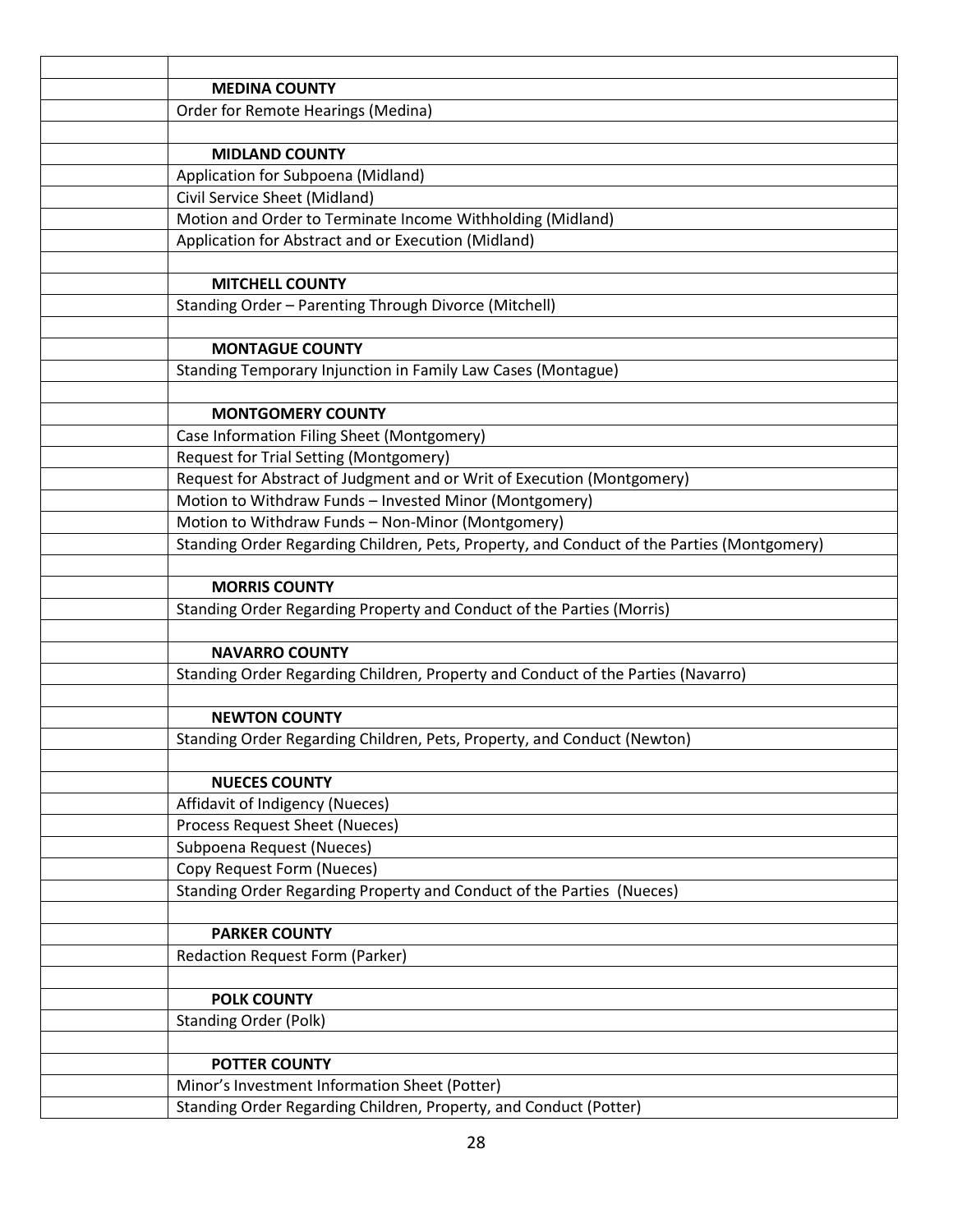| <b>PRESIDIO COUNTY</b>                                                         |
|--------------------------------------------------------------------------------|
| Standing Order for In-Person Hearings (Presidio)                               |
|                                                                                |
| <b>RAINS COUNTY</b>                                                            |
| Standing Order Regarding Children, Property and Conduct of Parties (Rains)     |
|                                                                                |
| <b>RANDALL COUNTY</b>                                                          |
| Standing Order Regarding Children, Property, and Conduct (Randall)             |
|                                                                                |
| <b>REAL COUNTY</b>                                                             |
| Order for Remote Hearings (Real)                                               |
|                                                                                |
| <b>REFUGIO COUNTY</b>                                                          |
| <b>Standing Order (Refugio)</b>                                                |
|                                                                                |
| <b>ROCKWALL COUNTY</b>                                                         |
| <b>Standing Order Regarding Parenting Class (Rockwall)</b>                     |
| Standing Order RE Children, Property and Conduct of the Parties (Rockwell)     |
|                                                                                |
| <b>RUNNELS COUNTY</b>                                                          |
| Standing Orders Regarding Property and Conduct of the Parties (Runnels)        |
|                                                                                |
| <b>RUSK COUNTY</b>                                                             |
| Standing Order Regarding Children, Property, and Conduct (Rusk)                |
|                                                                                |
| <b>SABINE COUNTY</b>                                                           |
| Standing Order Regarding Children, Pets, Property and Conduct (Sabine)         |
|                                                                                |
| <b>SAN AUGUSTINE COUNTY</b>                                                    |
| Standing Order Regarding Children, Pets, Property, and Conduct (San Augustine) |
|                                                                                |
| <b>SAN JACINTO COUNTY</b>                                                      |
| <b>Standing Order (San Jacinto)</b>                                            |
| <b>SAN PATRICIO COUNTY</b>                                                     |
| <b>Standing Order (San Patricio)</b>                                           |
|                                                                                |
| <b>SAN SABA COUNTY</b>                                                         |
| Standing Order Regarding Property and Conduct of Parties (San Saba)            |
|                                                                                |
| <b>SCHLEICHER COUNTY</b>                                                       |
| Standing Orders Regarding Property and Conduct of the Parties (Schleicher)     |
|                                                                                |
| <b>SMITH COUNTY</b>                                                            |
| Request for Partial Social Security Number Redaction (Smith)                   |
| Local Rules of Practice for Family Law (Smith)                                 |
| <b>Standing Temporary Orders (Smith)</b>                                       |
|                                                                                |
|                                                                                |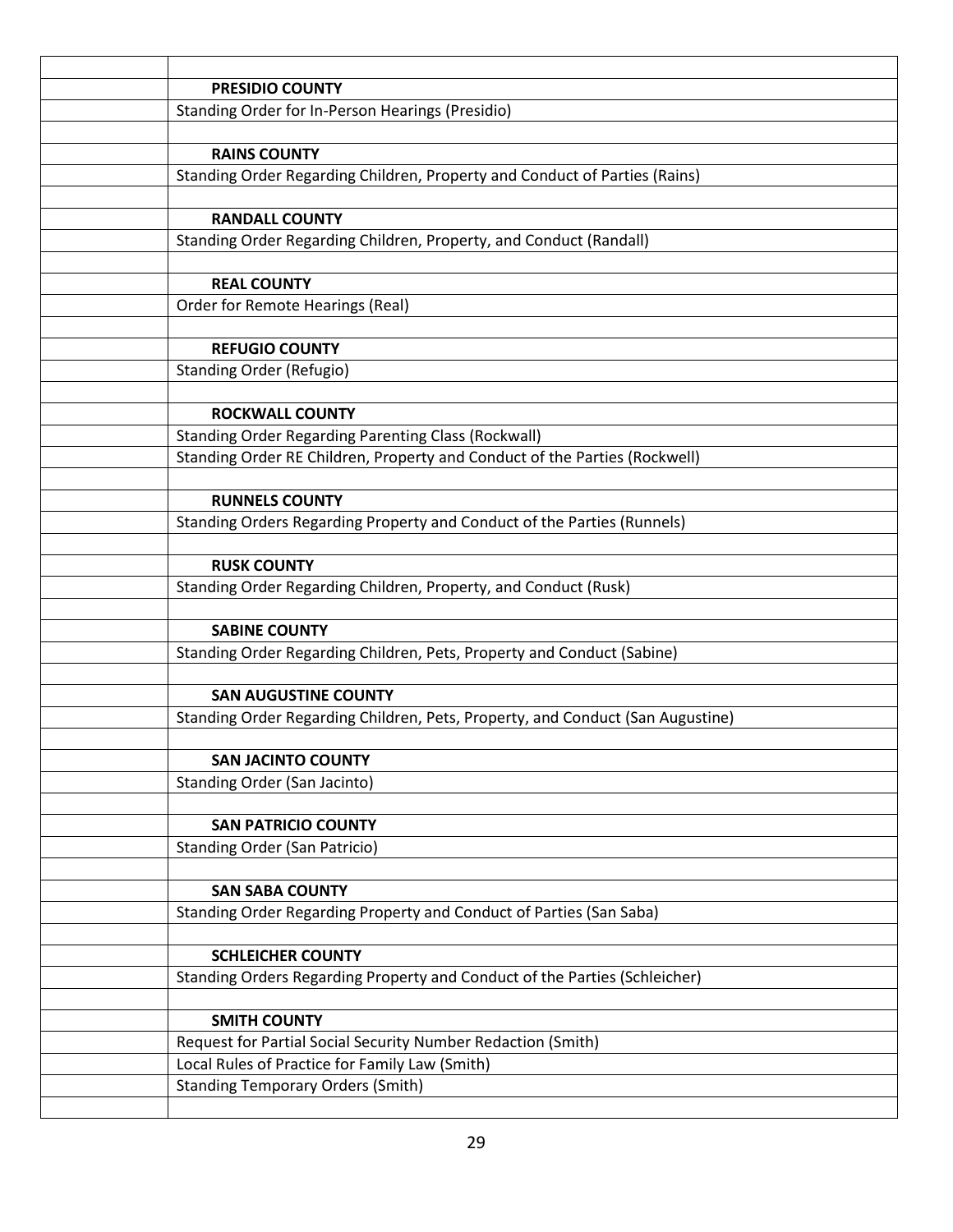| <b>STEPHENS COUNTY</b>                                                                         |
|------------------------------------------------------------------------------------------------|
| Standing Order Regarding Property and Conduct of the Parties (Stephens)                        |
|                                                                                                |
| <b>STERLING COUNTY</b>                                                                         |
| Standing Orders Regarding Property and Conduct of the Parties (Sterling)                       |
|                                                                                                |
| <b>TARRANT COUNTY</b>                                                                          |
| Certificate of Last Known Address (Tarrant)                                                    |
| Request for Partial Social Security Number Redaction (Tarrant)                                 |
| Application for Subpoena (Tarrant)                                                             |
| Attestation Regarding Exception to E-Filing Mandate (Tarrant)                                  |
| Application for Abstract of Judgment (Tarrant)                                                 |
| Application for Execution (Tarrant)                                                            |
| <b>Change of Address (Tarrant)</b>                                                             |
|                                                                                                |
| <b>TITUS COUNTY</b>                                                                            |
| Standing Order Regarding Property and Conduct of the Parties (Titus)                           |
|                                                                                                |
| <b>TOM GREEN COUNTY</b>                                                                        |
| Standing Orders Regarding Property and Conduct of the Parties (Tom Green)                      |
|                                                                                                |
| <b>TRAVIS COUNTY</b>                                                                           |
| Petitioner's Pretrial Form In Suit for Termination and or Adoption(Travis)                     |
| Attorney Ad Litem, Guardian Ad Litem, Mediator and Competency Eval. Appt. Application (Travis) |
| Civil Attorney Fee Compensation Claim (Travis)                                                 |
| Proposed Support Decision and Information (Travis)                                             |
| <b>Standing Orders for Family Law Cases (Travis)</b>                                           |
| <b>Standing Orders for Submission Procedures (Travis)</b>                                      |
| Standing Order Limine Jury Trials of Civil Family Cases (Travis)                               |
| Standing Pretrial Scheduling Order for Jury Trials (Travis)                                    |
|                                                                                                |
| <b>TRINITY COUNTY</b>                                                                          |
| <b>Standing Order (Trinity)</b>                                                                |
|                                                                                                |
| <b>UVALDE COUNTY</b>                                                                           |
| Order for Remote Hearings (Uvalde)                                                             |
|                                                                                                |
| <b>VAN ZANDT COUNTY</b>                                                                        |
| Standing Order in Domestic Relations Cases (Van Zandt)                                         |
|                                                                                                |
| <b>VICTORIA COUNTY</b>                                                                         |
| <b>Standing Order (Victoria)</b>                                                               |
|                                                                                                |
| <b>WALKER COUNTY</b>                                                                           |
| Standing Order Regarding Children, Property, and Conduct of Parties (Walker)                   |
|                                                                                                |
| <b>WALLER COUNTY</b>                                                                           |
| Standing Order Regarding Children, Property, and Conduct of Parties (Waller)                   |
|                                                                                                |